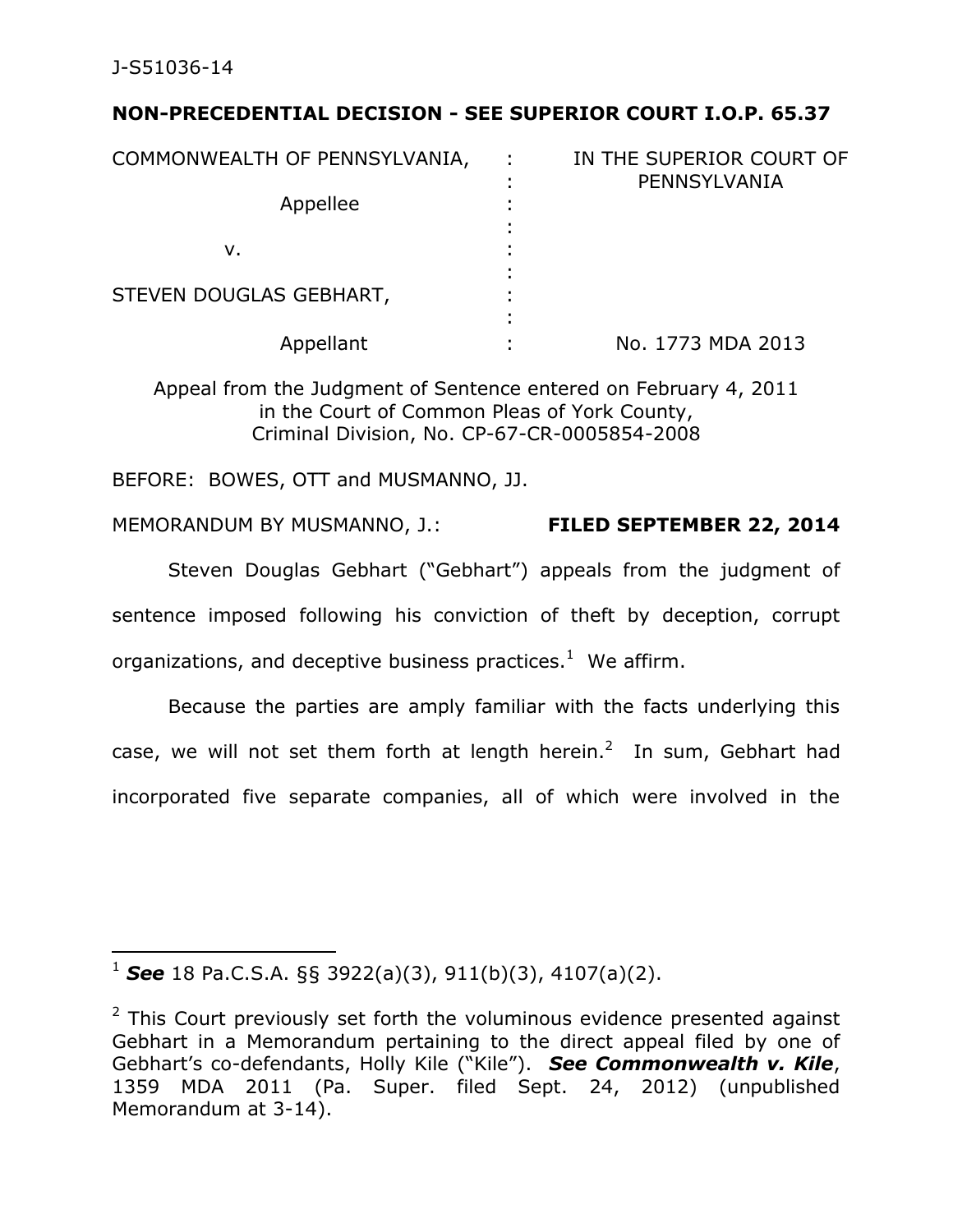$\overline{a}$ 

business of constructing "pole buildings."<sup>3</sup> Beginning in 2004, Gebhart began to accept money from customers for construction projects he knew that he could not perform due to financial difficulties. Gebhart was aided in this regard by Kile, his employee and then-girlfriend. The Commonwealth presented numerous witnesses at Gebhart's trial who testified that they had paid Gebhart for work or materials and never received the promised goods or services. These witnesses all essentially testified that Gebhart and/or his employees had failed to complete the pole buildings for which Gebhart had accepted payment, or never performed any work at all. The Commonwealth also presented testimony from some of Gebhart's employees, who described his fraudulent business practices. Additionally, the Commonwealth introduced into evidence recordings of conversations between Gebhart and Kile, while Gebhart was in jail, wherein they discussed their fraudulent conduct, and how to continue defrauding customers despite Gebhart's incarceration.

After the Commonwealth charged Gebhart with the above-mentioned offenses, the matter was scheduled for a jury trial. Gebhart subsequently filed several Pre-Trial Motions, including (1) a Motion seeking to dismiss the charges against him based on his claim of selective and vindictive prosecution (hereinafter "Selective/Vindictive Prosecution Motion"); (2) a

 $3$  This Court explained in Kile's direct appeal that "[p]ole buildings are basically structures built on top of the ground without a foundation and supported by poles. Pole buildings include garages, barns, and roofed picnic pavilions." *Kile*, 1359 MDA 2011 (unpublished Memorandum at 4).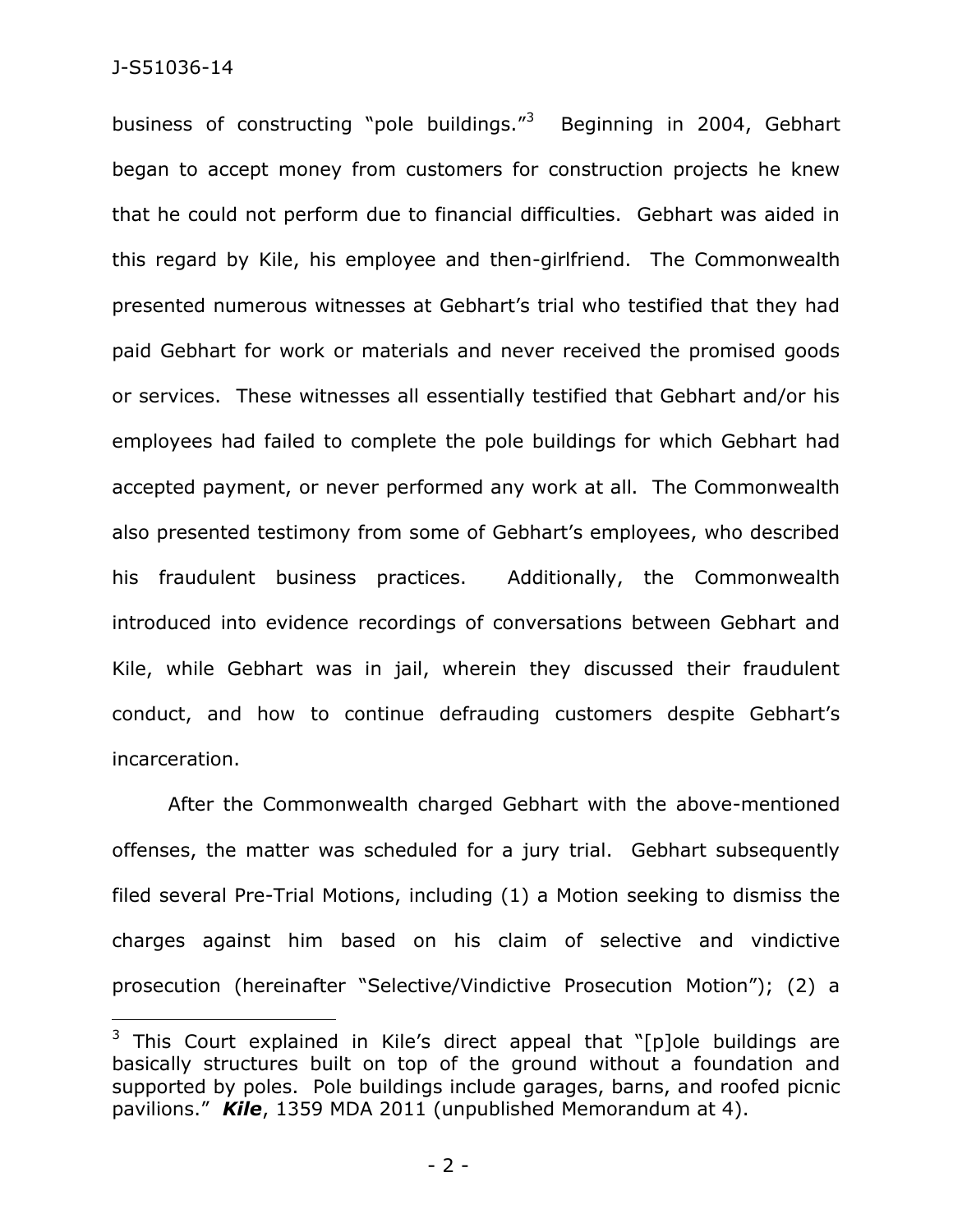Motion to dismiss the charges based upon the running of the applicable statute of limitations; and (3) a Motion to dismiss the charges because of double jeopardy. The trial court denied all of these Motions.

In September 2009, the trial court removed Gebhart's retained counsel, Andrew Ostrowski, Esquire ("Attorney Ostrowski"), from representing Gebhart due to a conflict of interest because Attorney Ostrowski had previously represented Kile, Gebhart's co-defendant, in connection with this case. Thereafter, Gebhart retained alternate counsel.

At the conclusion of the trial held in November 2010, the jury found Gebhart guilty of the above-mentioned offenses. The trial court sentenced Gebhart to serve an aggregate prison term of 52 to 104 months. Gebhart's counsel did not timely file a direct appeal.

Following a procedural history that is not relevant to this appeal, in April 2013, Gebhart filed a *pro se* Petition under the Post Conviction Relief Act ("PCRA"),<sup>4</sup> seeking reinstatement of his direct appeal rights, nunc pro *tunc*. The PCRA court granted relief, permitting Gebhart to file the instant appeal *nunc pro tunc*, and appointing him counsel. Gebhart timely filed a Notice of Appeal. In response, the trial court ordered Gebhart to file a Pa.R.A.P. 1925(b) concise statement of errors complained of on appeal, and Gebhart timely filed a Concise Statement.

On appeal, Gebhart presents the following issues for our review:

 $\overline{a}$ 

<sup>4</sup> *See* 42 Pa.C.S.A. §§ 9541-9546.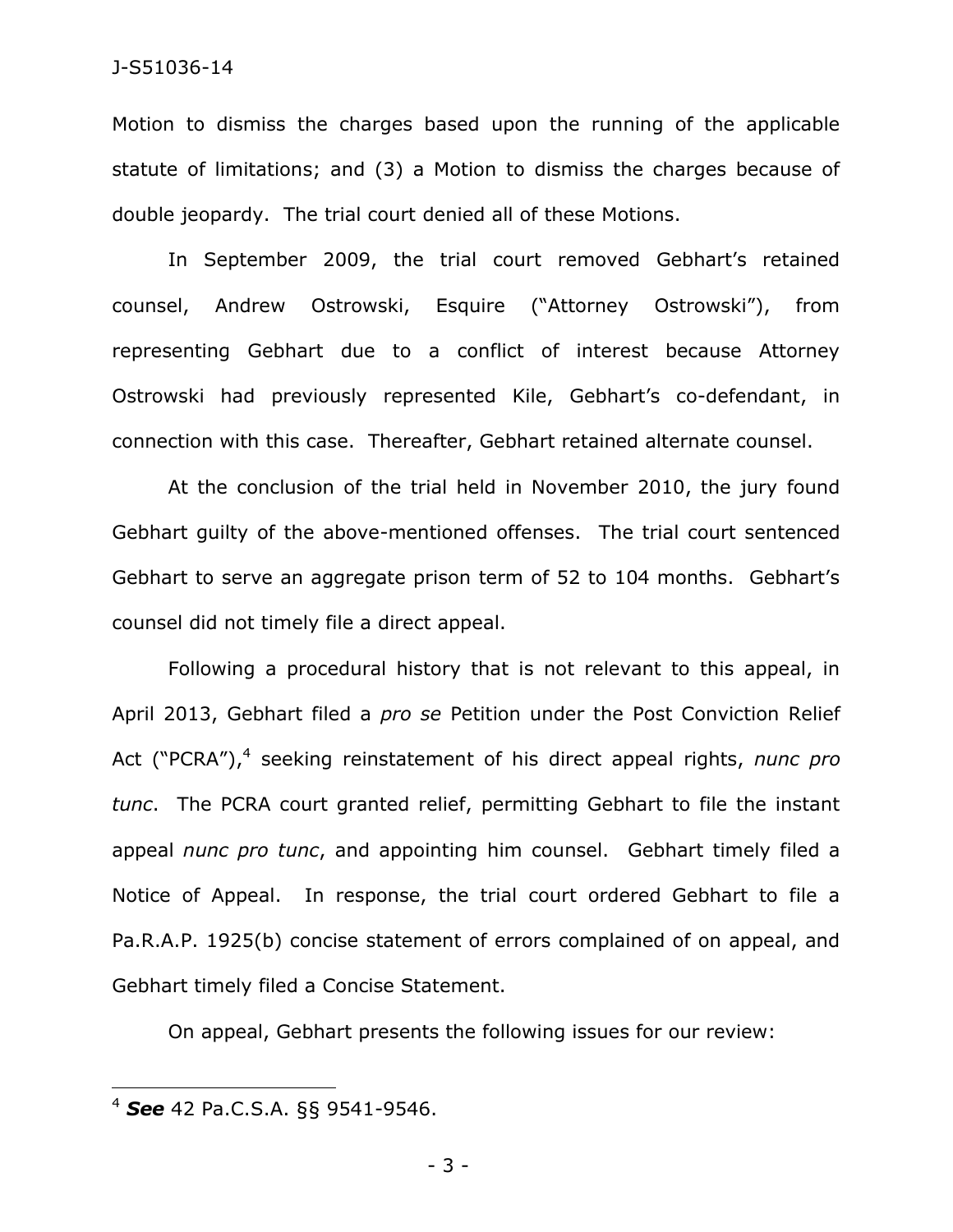- I. Did the [trial c]ourt err in denying [Gebhart's] request for dismissal based upon selective and vindictive prosecution?
- II. Did the [trial c]ourt err in not dismissing the charges against [Gebhart,] as they were barred by the applicable statute of limitations?
- III. Did the [trial c]ourt err in removing [Attorney Ostrowski,] thus unjustly denying [Gebhart] counsel of his choosing?
- IV. Did the [trial c]ourt err in not dismissing the case or charges against [Gebhart] as a result of double jeopardy?
- V. Did the jury err in finding [Gebhart] guilty[,] as that decision was not supported by sufficient evidence in that the Commonwealth failed to meet the elements necessary for the offenses?

Brief for Appellant at 5 (issues numbered).

Gebhart first argues that the trial court erred in denying his Selective/Vindictive Prosecution Motion. *Id.* at 16-18. Gebhart points out that in September 2006, he filed a federal civil rights action against a Northern York Regional police officer and a Pennsylvania State Trooper, and, according to Gebhart, the Commonwealth improperly filed the abovementioned charges against him in retaliation for his civil rights action. *Id.* at 16.

 Upon review, we conclude that Gebhart has waived his challenge to the denial of the Selective/Vindictive Prosecution Motion because his counsel expressly withdrew this Motion, with prejudice, at a pre-trial hearing. *See*

- 4 -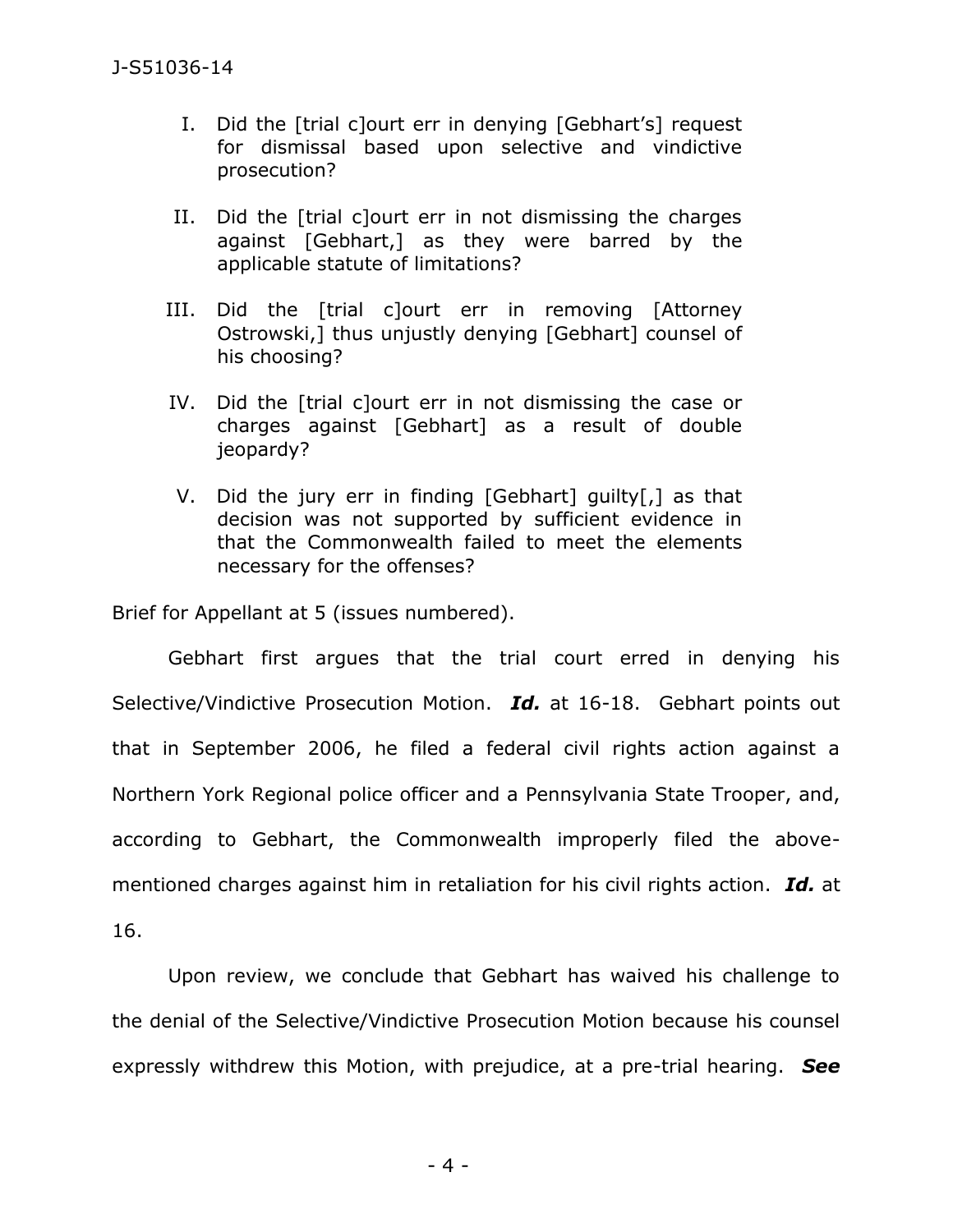N.T., 3/30/10, at 5-6; *see also* Pa.R.A.P. 302(a) (stating that an issue cannot be raised for the first time on appeal). However, even if this claim was not waived, we would conclude that it lacks merit.

In order to establish a *prima facie* case of selective prosecution, [an a]ppellant must establish, first, that others similarly situated were not prosecuted for similar conduct, and, second, that the Commonwealth's discriminatory prosecutorial selection was based on impermissible grounds such as race, religion, the exercise of some constitutional right, or any other such arbitrary classification. … Because of the doctrine of separation of powers, the courts will not lightly interfere with an executive's decision of whom to prosecute.

*Commonwealth v. Murphy*, 795 A.2d 997, 1000 (Pa. Super. 2002)

(citations omitted).

With regard to a claim of prosecutorial vindictiveness, this Court has

observed that there are

two distinct situations in which the appearance of vindictiveness may require inquiry and judicial intervention. The first is where a prosecutive decision is based on discriminatory grounds of race, religion, national origin or other impermissible classification. The other situation is where the accused is treated more harshly because he successfully exercised a lawful right, *e.g.*[,] the right to seek a new trial.

*Commonwealth v. Smith*, 664 A.2d 622, 628-29 (Pa. Super. 1995)

(citations omitted).

In an Order pertaining to Gebhart's Selective/Vindictive Prosecution

Motion, the trial court correctly rejected this claim, reasoning as follows:

[Gebhart] has failed to meet his burden of establishing selective prosecution[,] as there was no credible evidence presented that others similarly situated were not prosecuted for similar conduct.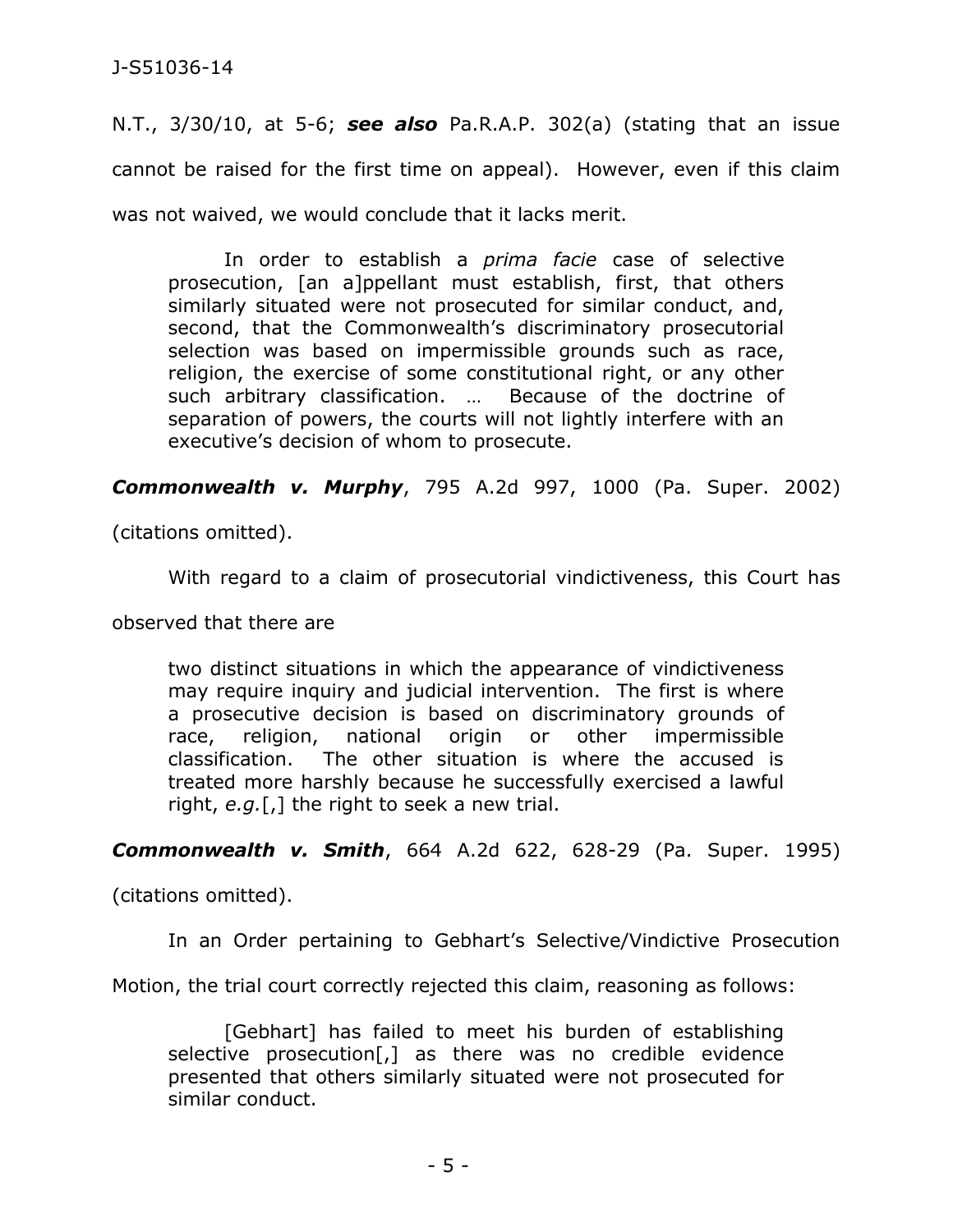\* \* \*

[Regarding Gebhart's claim of vindictive prosecution, i]t is true that the current charges in the above-captioned matter were filed after [Gebhart] filed his federal civil rights lawsuit. However, the [trial c]ourt found the testimony of the officers and [the] Chief of Police to be credible and determined that there was a valid explanation as to why the charges were filed when they were filed.

Regarding the charges pertaining to [Gebhart's] business practices, the investigation was ongoing[,] even though [Gebhart] may not have been aware of that fact. It was clear from the credible evidence presented by the Commonwealth that these charges were not filed to punish [Gebhart] for filing the federal civil rights lawsuit.

Order, 6/29/13, at 2-3 (citations to record omitted). We would affirm based upon the trial court's reasoning and credibility determinations regarding this issue, if it was not waived. *See id.*

 In his second issue, Gebhart points out that the applicable statute of limitations for each of the offenses of which he was convicted is five years, and, according to Gebhart, the trial court erred in refusing to dismiss these charges, as they were barred by the statute of limitations. *See* Brief for Appellant at 19-20; *see also* 42 Pa.C.S.A. § 5552(b) (providing for a fiveyear statute of limitations for the offenses of theft by deception, corrupt organizations, and deceptive business practices). Gebhart argues that several of the Commonwealth's witnesses testified at trial regarding alleged criminal conduct that occurred more than five years before the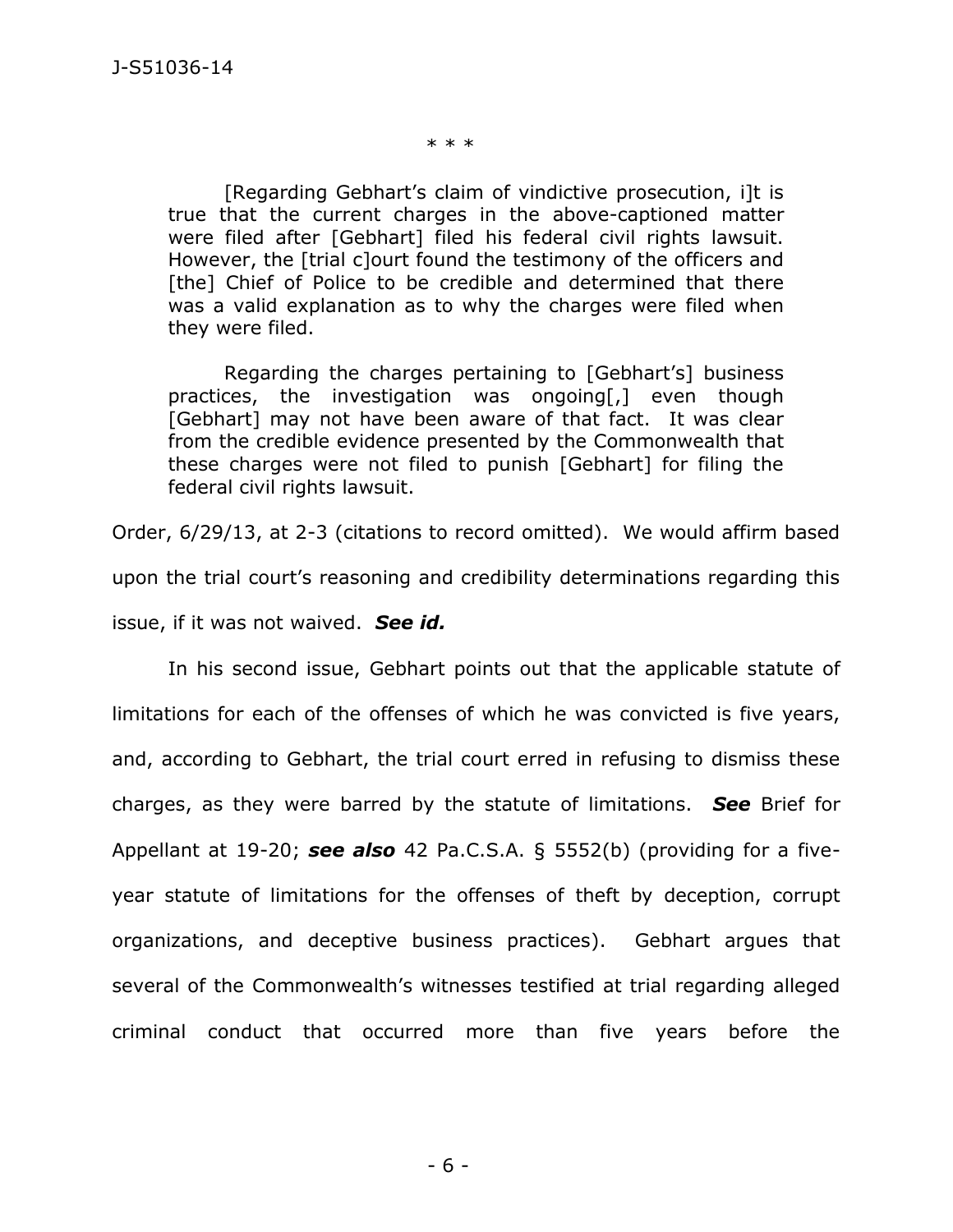Commonwealth filed the charges against Gebhart. *See* Brief for Appellant at 19-20.

 The trial court addressed this claim in its Opinion and correctly determined that the charges were not barred by the statute of limitations. **See** Trial Court Opinion, 12/27/13, at 1-6. We affirm based on the trial court's rationale with regard to this issue. *See id.* 

As an addendum, we observe that in situations, such as in the instant case, where the Commonwealth charges an individual alleging a continuing course of criminal conduct, the statute of limitations does not begin to run until the time when the complicity of the accused in the course of conduct is terminated. *See* 42 Pa.C.S.A. § 5552(d) (providing that "[a]n offense is committed either when every element occurs, or, if a legislative purpose to prohibit a continuing course of conduct plainly appears, at the time when the course of conduct or the complicity of the defendant therein is terminated."). Each of the offenses implicated in the instant case specifically allow the Commonwealth to proceed with the charges as a course of conduct. *See* 18 Pa.C.S.A. §§ 3903(c)(3), 911(c), 4107(a.1)(2).

 Next, Gebhart argues that the trial court erred, and improperly deprived him of the counsel of his choosing, when it removed Attorney Ostrowski. *See* Brief for Appellant at 20-22. We disagree.

- 7 -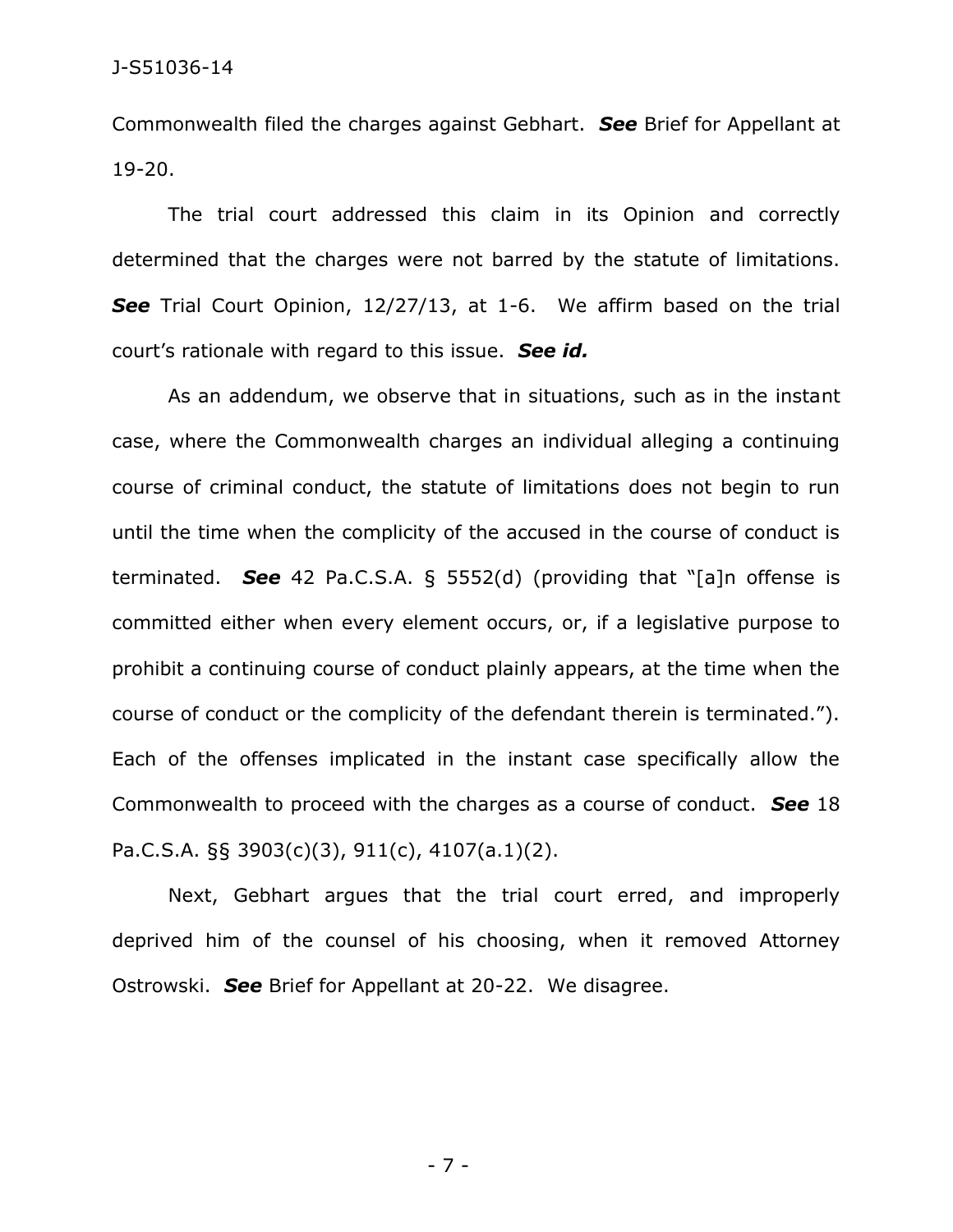$\overline{a}$ 

The trial court addressed this claim and set forth the applicable law in its Opinion, and we affirm on this basis in rejecting Gebhart's third issue. *See* Trial Court Opinion, 12/27/13, at 9-10.

 In his fourth issue, Gebhart contends that the prosecution violated his double jeopardy rights. *See* Brief for Appellant at 22-23.<sup>5</sup>

The trial court addressed this claim in its Opinion, and discussed the relevant background and law. *See* Trial Court Opinion, 12/27/13, at 6-9. We affirm based on the trial court's analysis and conclusion that no double jeopardy violation occurred in this case. *See id.*

 Finally, Gebhart challenges the sufficiency of the evidence supporting his convictions. *See* Brief for Appellant at 23-26. Gebhart points out that all of the offenses of which he was convicted require proof of the accused's criminal intent. *Id.* at 25-26. According to Gebhart, the Commonwealth failed to present sufficient evidence for the jury to find intent:

The testimony was clear that [Gebhart] had a business and that he entered into a number of contracts to perform services in exchange for money. In some of the cases, he performed some work[,] and in [other cases,] there was testimony that he did not perform any work. What was not disputed is that [Gebhart] was incarcerated through no fault of his own for a period of over one year. While in jail, he did everything possible to get work done on the contracts. [Gebhart] even contacted customers to inform them of his difficulties. There was absolutely no intent on

<sup>&</sup>lt;sup>5</sup> Gebhart advances scant analysis in support of this claim. He asserts that he "was convicted of theft by deception in the present case[,] and that charge should not have been permitted[,]" based upon his allegation that the Commonwealth had previously charged him with theft by deception in other cases, and some of these charges were either dismissed or withdrawn. Brief for Appellant at 22-23.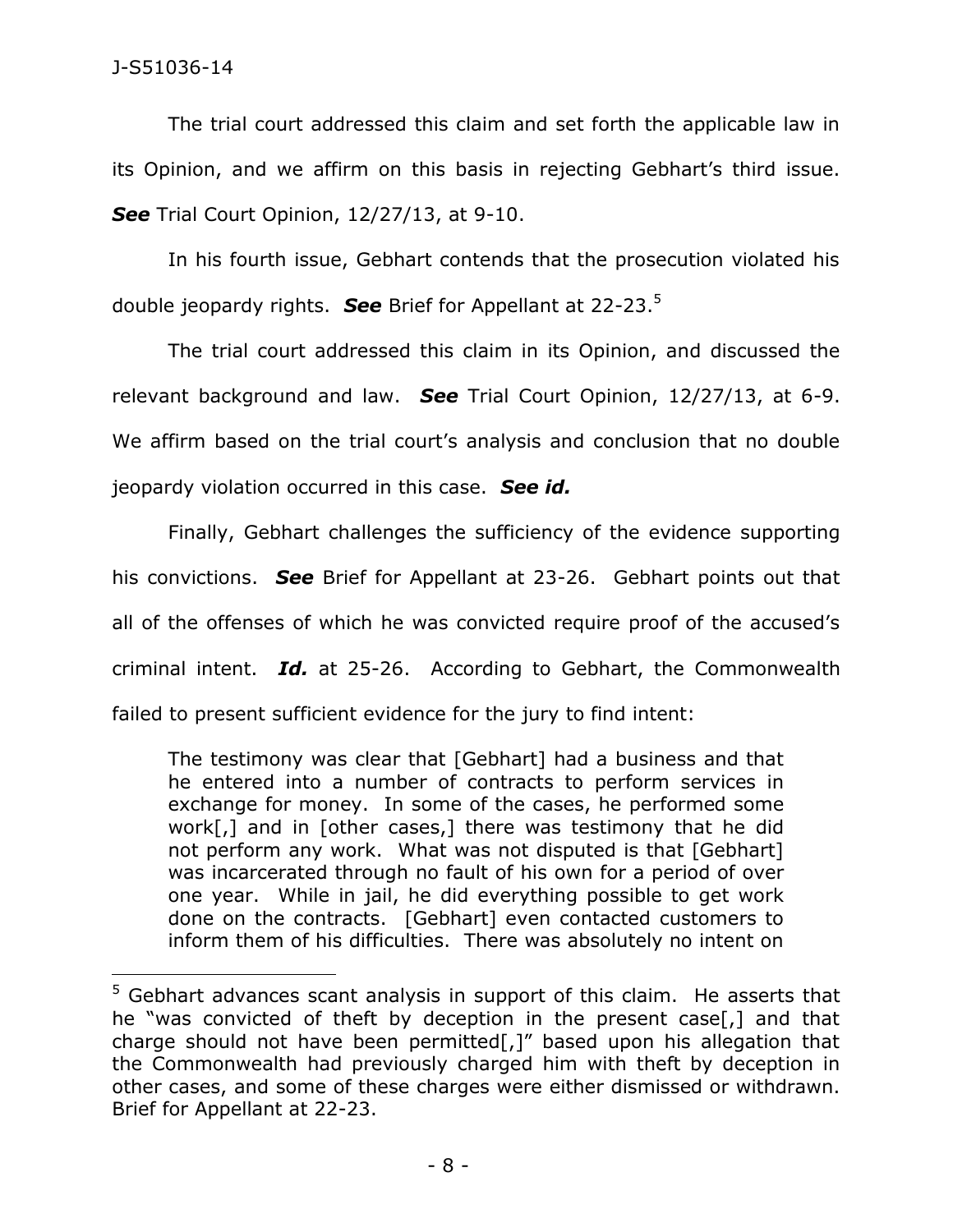[Gebhart's] part not to perform under the terms of the contract[s]. Rather[,] he did everything possible. Therefore, the [trial c]ourt erred in finding that the verdicts of guilty were supported by sufficient evidence.

# *Id.* at 26.

Initially, we note that

when challenging the sufficiency of the evidence on appeal, the [a]ppellant's [court-ordered Pa.R.A.P. 1925(b) concise] statement must specify the element or elements upon which the evidence was insufficient in order to preserve the issue for appeal. Such specificity is of particular importance in cases where ... the [a]ppellant was convicted of multiple crimes[,] each of which contains numerous elements that the Commonwealth must prove beyond a reasonable doubt.

*Commonwealth v. Gibbs*, 981 A.2d 274, 281 (Pa. Super. 2009) (citations

and quotation marks omitted). If the appellant does not specify such elements, the sufficiency claim is deemed waived. *Id.* It is also well settled that "[w]hen the appellant provides a concise statement which is too vague to allow the trial court an opportunity to identify the issues raised on appeal, he/she has provided the functional equivalent of no Concise Statement at all." *Commonwealth v. Cannon*, 954 A.2d 1222, 1228 (Pa. Super. 2008) (citations and internal quotation marks omitted); *see also* Pa.R.A.P. 1925(b)(4)(ii) (providing that "[t]he Statement shall concisely identify each ruling or error that the appellant intends to challenge *with sufficient detail to identify all pertinent issues for the judge*." (emphasis added)).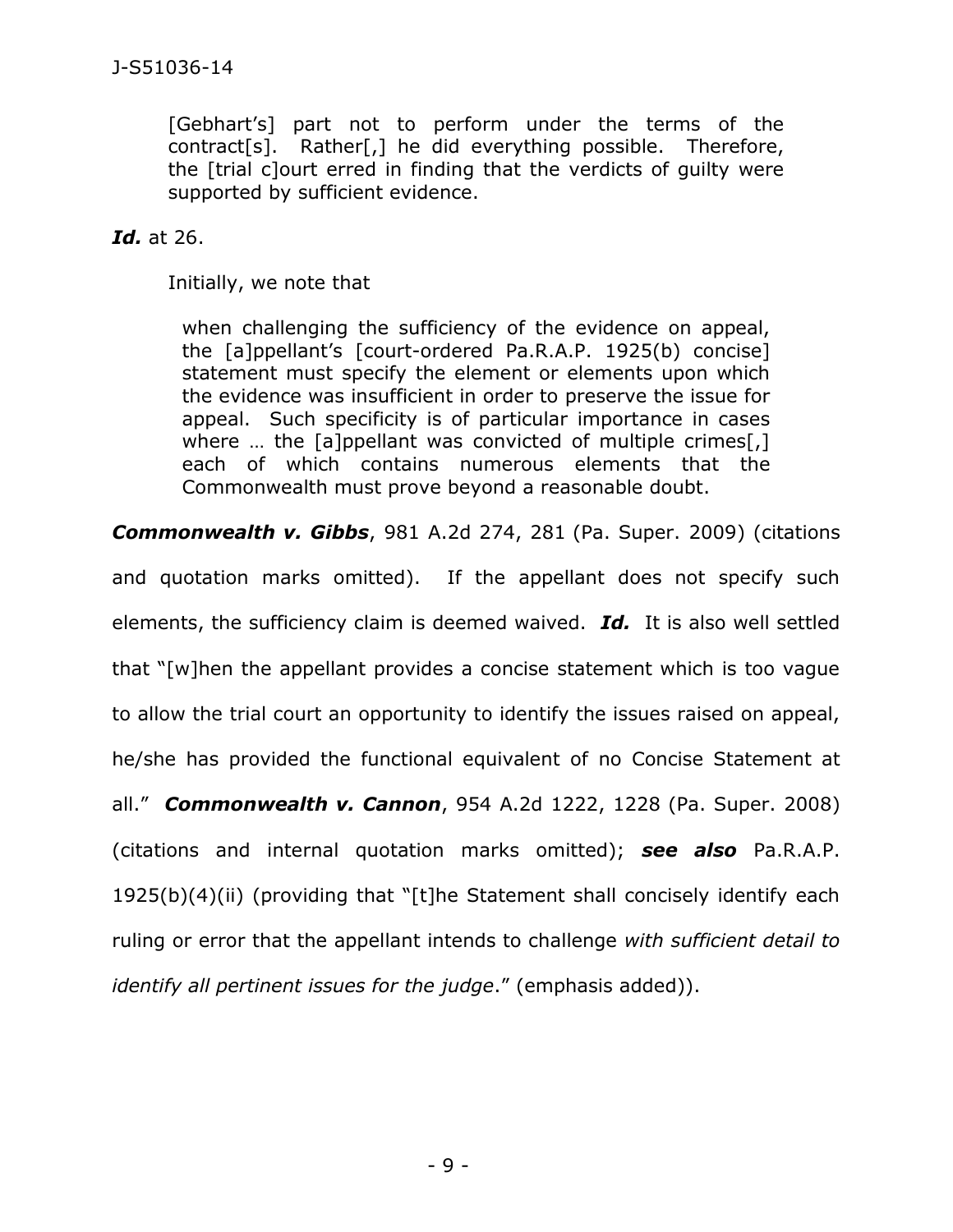## J-S51036-14

Here, Gebhart, in his Rule 1925(b) Concise Statement, raised a vague challenge to the sufficiency of the evidence,<sup>6</sup> in which he failed to specify the element or elements, or even the specific crimes, forming the basis of his sufficiency challenge. Based upon this deficiency, the trial court determined that Gebhart's Rule 1925(b) Concise Statement was too vague to allow proper review of his claim of insufficient evidence. *See* Trial Court Opinion, 12/27/13, at 11. We agree with the trial court's determination, and conclude that Gebhart has waived his sufficiency challenge. *See Gibbs*, 981 A.2d at 281 (holding that the appellant's sufficiency challenge was waived where he failed to specify in his Rule 1925(b) concise statement which convictions or the elements of the crimes he was challenging).<sup>7</sup>

Judgment of sentence affirmed.

Judgment Entered.

Joseph D. Seletyn, Eso Prothonotary

Date: 9/22/2014

 $\overline{a}$ <sup>6</sup> Specifically, Gebhart alleged only the following: "Based upon the evidence and testimony presented at trial, by finding [Gebhart] guilty, the verdict of the jury was not supported by sufficient evidence." Rule 1925(b) Concise Statement, 10/22/13, at ¶ 8.

 $<sup>7</sup>$  Even if Gebhart's sufficiency challenge was not waived, we, like the trial</sup> court, would determine that it does not entitle him to relief for the reasons explained in the trial court's Opinion. *See* Trial Court Opinion, 12/27/13, at 11-12.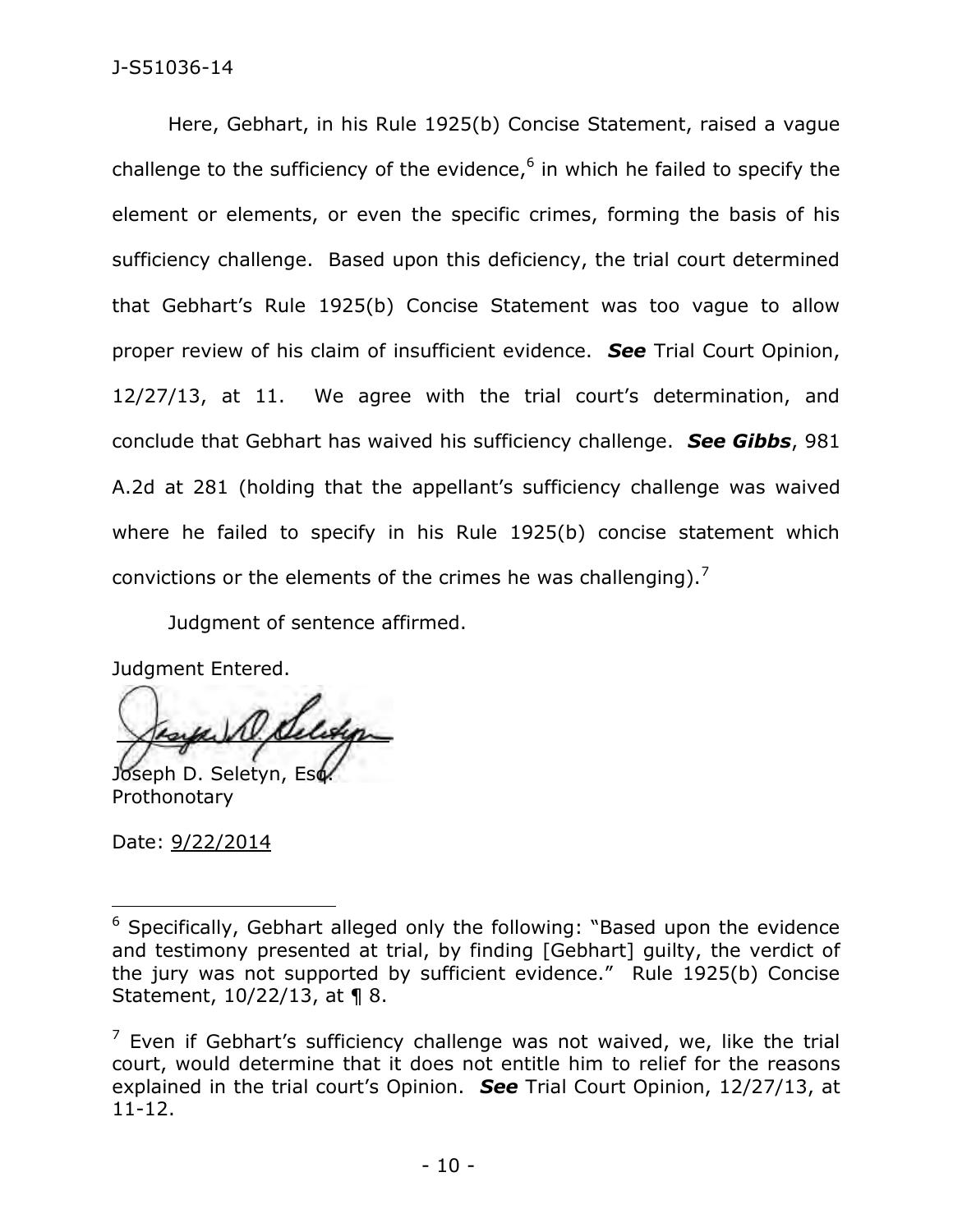## IN THE COURT OF COMMON PLEAS OF YORK COUNTY, PENNSYLVANIA

COMMONWEALTH OF PENNSYLVANIA

NO. CP-67-CR-5854-2008

 $T - 5 = 6$ <br>Circulated 08/22/2014 03:33 PM

| V.                 |  |
|--------------------|--|
| STEVEN D. GEBHART, |  |
| Defendant          |  |

APPEARANCES:

| ≃<br>تنايا | ω<br>ທ<br>.<br>د<br>芒<br>$\mathcal{L}$<br>نے<br>ایرا<br>ר ז | ω<br>DUANE RAMSEUR,<br><b>Assistant District Attorney</b><br>\$ gHOMAS W. GREGORY, JR., Esquire<br>: Counsel for Defendant<br>OE<br>لندت |
|------------|-------------------------------------------------------------|------------------------------------------------------------------------------------------------------------------------------------------|
| C.         | ה                                                           | 75<br>TRIAL COURT'S 1925(a) ST.                                                                                                          |

## ATEMENT

Defendant filed an Amended PCRA on April 8, 2013, in which he alleged, among other things, that trial counsel was ineffective for failing to file an appeal on his behalf. After hearing held on the Amended PCRA on August 30, 2013, the Trial Court reinstated Defendant's appeal rights. Defendant then filed his notice of appeal on September 30, 2013. This prompted the Trial Court to issue a directive to Defendant on October 2, 2013, to file a Statement of Errors Complained of on Appeal (hereinafter "Statement") pursuant to Pennsylvania Rule of Appellate Procedure 1925(b). Defendant did so on October 22, 2013.

This 1925(a) Statement is submitted in response to Defendant's 1925(b) Statement.

## **STATUTE OF LIMITATIONS**

Prosecution for the offenses the jury convicted Defendant of committing must be

 $(129)$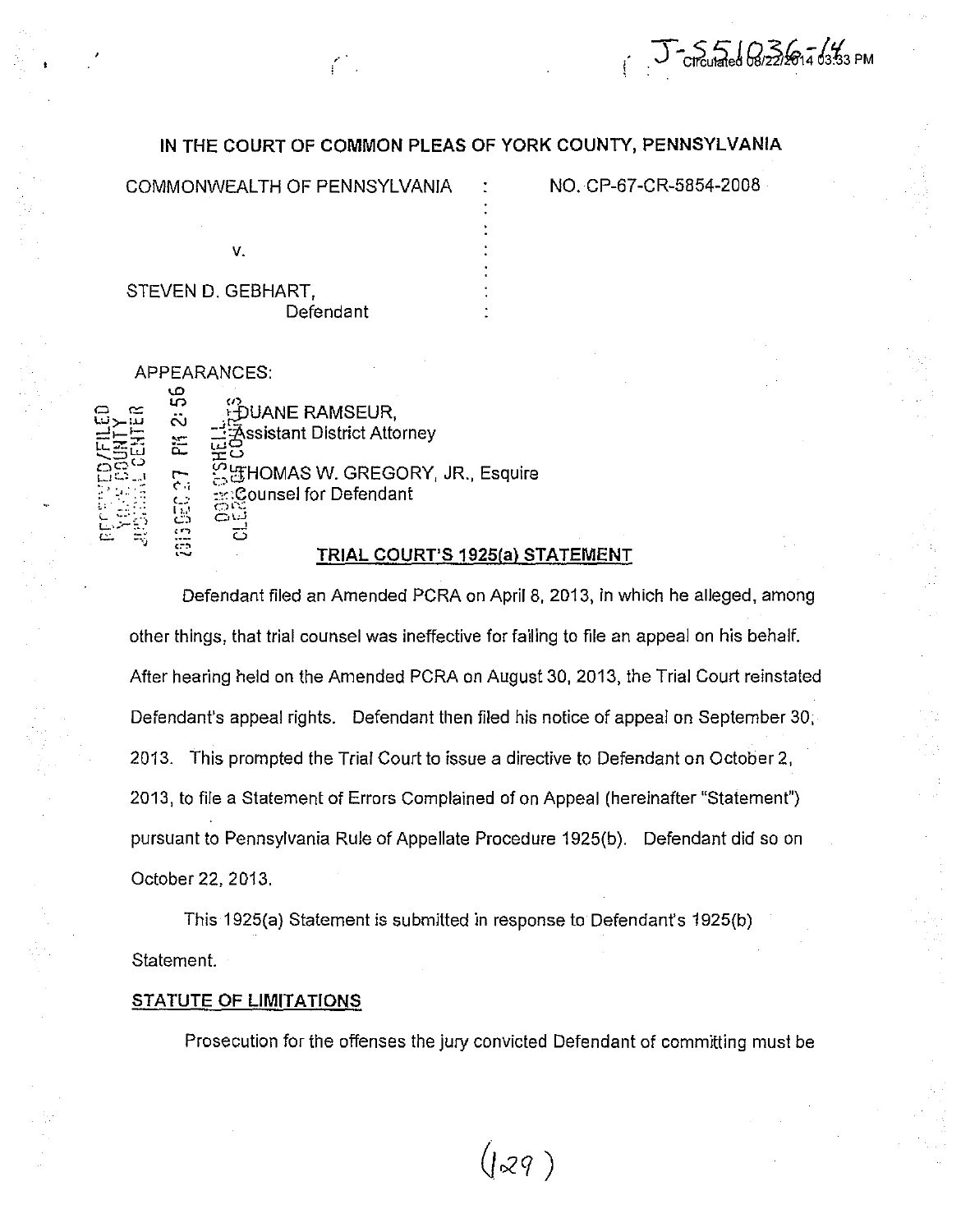commenced within five years after their commission. 42 Pa.C.S.A. §5552. Therefore, since the charges in this case were filed on August 27, 2007, any such offenses Defendant committed before August 27, 2002 are outside the statute of limitations.

In paragraph 2(a) of Defendant's Statement, he contends that the Trial Court erred by denying his claim that "the present action is barred by the applicable statute of limitations which was five years." Specifically, Defendant contends that some of the witnesses at trial testified about conduct which occurred more than five years before the filing of the charges against Defendant, and that the Trial Court erred in permitting this testimony to be admitted. This contention is without merit.

While "[t]he law is clear that 'criminal liability may not be imposed upon acts committed outside the limitations period[,]" Commonwealth v. Purcell, 403 Pa.Super. 342, 375, 589 A.2d 217, 234 (1991), the law is also clear that evidence of such acts is admissible at trial to show a course of conduct or common plan or scheme.

In the present case, a review of the transcript of the trial establishes that:

1. When the Commonwealth called Eugene Arnold to testify, Defense Counsel. Coover (trial counsel for Co-Defendant Holly Kile) requested an offer of proof, claiming that because she expected the witness was going to testify regarding a pole building built in 1996 and materials ordered in March 2002, the statute of limitations barred his testimony because the incidents occurred more than five (5) years before the complaint was filed. (N.T., 11/4/10, pages 341-344). In response, the Commonwealth said that it wanted to use the testimony "to show prior bad acts and a continuing common plan and scheme of continuously

 $\overline{2}$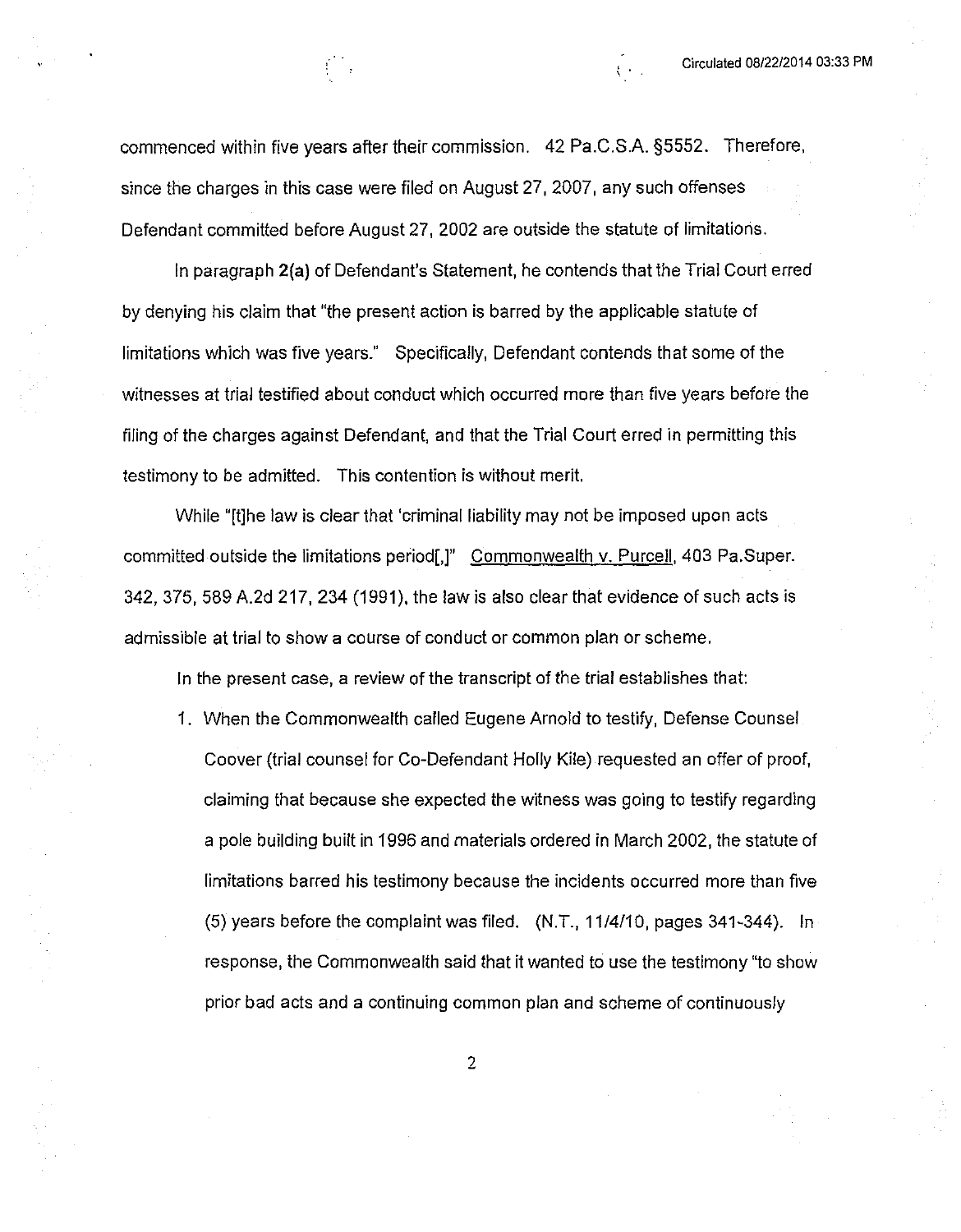doing [that] behavior." (N.T., 11/4/10, page 343). The Trial Court allowed the witness to testify, indicating that "if there's not one count that relies solely on the testimony of this [witness], and the testimony is believed to be beyond the statute of limitations, then it's not inadmissible." (N.T., 11/4/10, page 344).

- 2. Larry Morfoot testified at the trial regarding contracts he entered into with Defendant in April and June of 2002. Mr. Morfoot testified that the first contract was completed, but the second contract was not. He also testified that in 2004 he received a letter from Defendant regarding the unfinished work (N.T., 11/3/10, pages 241-2243), and that he and his wife responded to - Defendant's letter by requesting that Defendant honor the contract and expressing a desire to reach some sort of monetary settlement with him.  $(N.T., 11/3/10,$  pages 244-246). There was no objection to this testimony by any of the Defendants.
- 3. Another witness, Sandra Lancaster-Dill, testified at the trial regarding some management work she did for Defendant sometime in 2002. (N.T., 11/4/10, pages 356-370). She testified that she had worked for Defendant for a "couple" of months," but could not remember the exact dates. Therefore, whether this conduct fell outside the statutory period is unclear, but none of the Defendants objected to her testimony.

Given the above, the Trial Court believes it would have been appropriate to have instructed the jury that they could not find Defendant guilty of any of the offenses charged based on evidence of acts he committed prior to August 27, 2002 and could only consider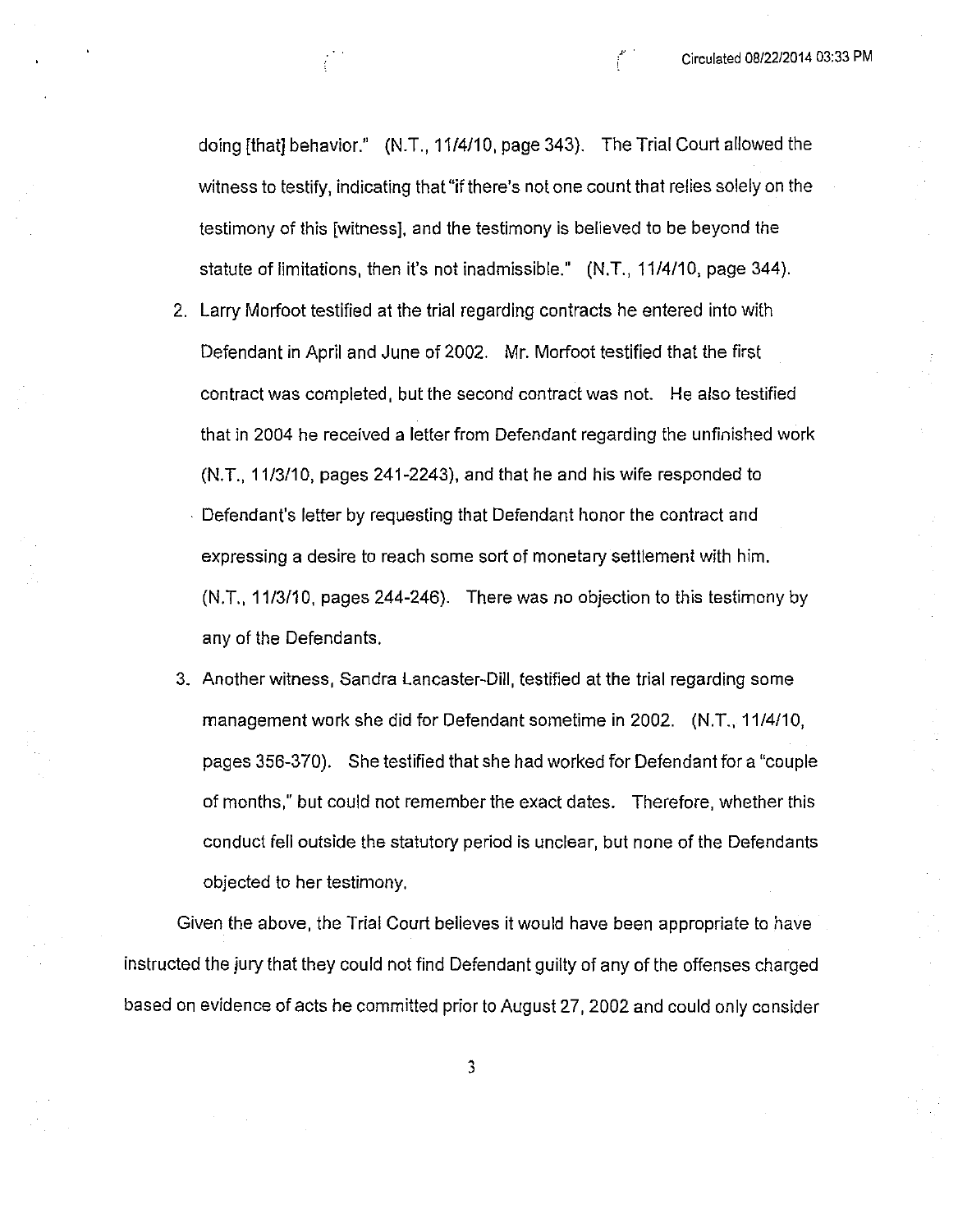such evidence for the purpose of tending to show the existence of a common scheme or plan. However, neither the Commonwealth nor any of the Defendants requested that the Trial Court give such an instruction. In addition, any error in not giving the instruction was harmless since there were thirty three (33) other individuals who testified regarding their contracts or other business dealings with Defendant that did occur within the statute of limitations. They are:

ł,

- 1. Albert R. Smith (regarding a contract with Defendant in 2004)(N.T., 11/3/10, pages 200-232); and
- $2.$ Steven Knaub (regarding a contract with Defendant dated 4/14/04)(N.T., 11/3/10, pages 254-295); and
- $3<sub>1</sub>$ Elizabeth Sharpe (regarding a contract with Defendant dated 1/30/04)(N.T. 11/4/10, pages 298-322); and
- $\mathbf 4$ Anna Shaeffer (regarding a contract with Defendant dated 6/3/04)(N.T. 11/4/10, pages 376-385); and
- $5<sub>1</sub>$ Samuel Shaeffer (regarding a contract with Defendant in 2004)(N.T., 11/4/10, pages 390-404); and
- 6. Debra Eicholtz (regarding a contract with Defendant dated 4/16/04)(N.T.,  $11/4/10$ , pages  $406-432$ ; and
- $7.$ Edward Hewitt (regarding a contract with Defendant dated 4/19/04)(N.T., 11/4/10, pages 433-450); and
- 8. Thomas Marasciullo (regarding a contract with Defendant dated 4/3/04); (N.T., 11/4/10, pages 465-485); and
- 9. Jeffrey Kane (regarding a contract with Defendant in 2004)(N.T., 11/4/10, pages 525-555); and
- 10. Jeff Kulick (regarding business dealings of Carter Lumber Company with Defendant from 2004 onward)(N.T., 11/4/10, pages 556-561); and
- $11.$ Jeffrey Ridall (regarding a contract with Defendant dated 3/3/04)(N.T., 11/5/10, pages 572-607); and

÷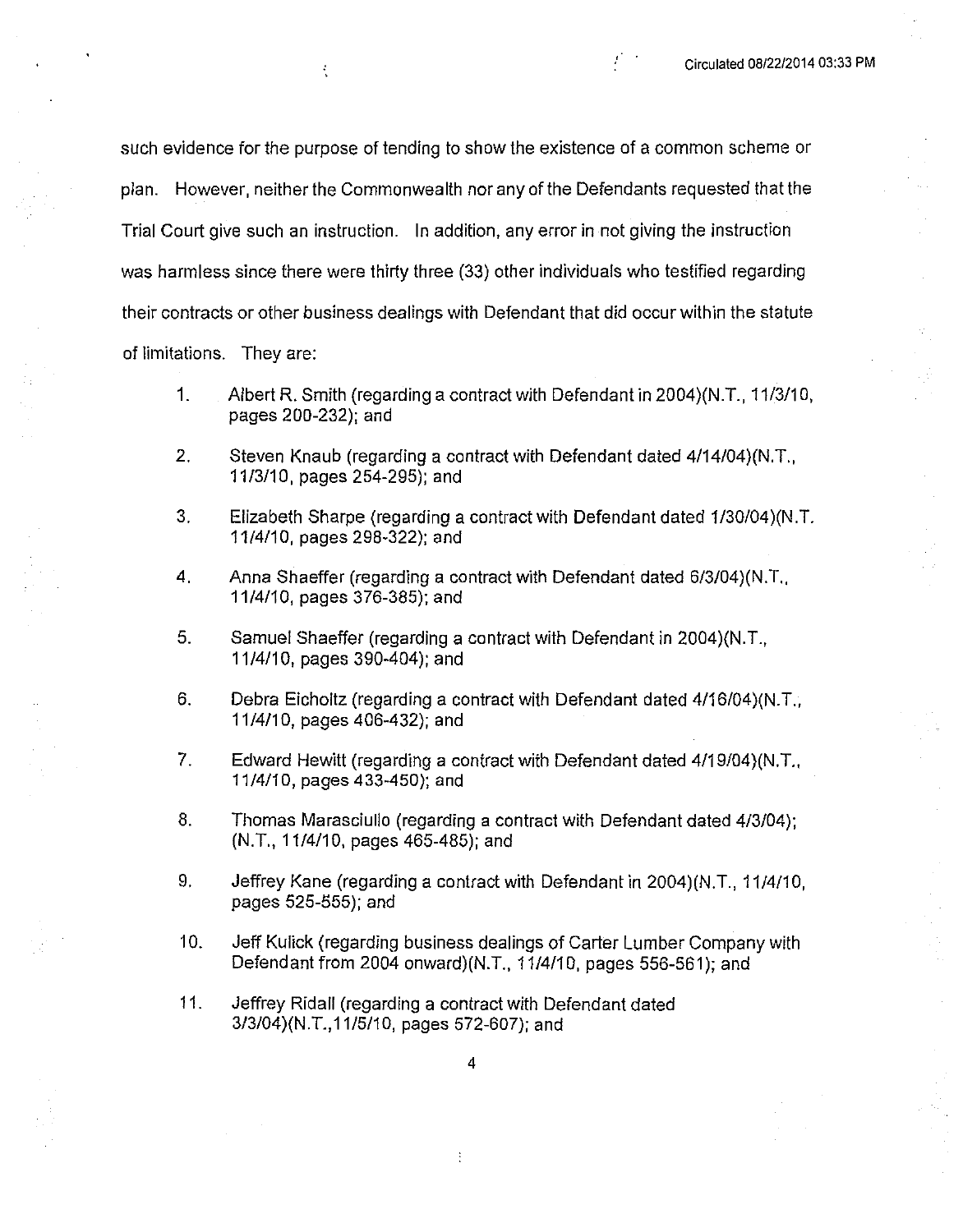- Richard Shaffer (regarding a contract with Defendant dated 4/21/04)(N.T.,  $12.$ 11/5/10, pages 609-651); and
- Marlin Searfoss (regarding a contract with Defendant dated 5/27/03)(N.T.,  $13.$ 11/5/10, pages 652-668); and
- Jeffrey McCranie (regarding a contract with Defendant dated 12/13/02 as  $14.$ this was after 8/27/02, it was within the statute of limitations)(N.T., 11/5/10, pages 669-696); and
- Grace Pariso (regarding a contract with Defendant in March 2004)(N.T.,  $15.$ 11/5/10, pages 697-726); and
- John Shupp (regarding a contract with Defendant dated 1/30/04)(N.T.,  $16.$ 11/5/10, pages 728-746); and
- $17<sub>1</sub>$ Kirk Gibson (regarding a contract with Defendant in March 2004)(N.T., 11/5/10, pages 747-797); and
- William Quigley (regarding a contract with Defendant dated 5/24/04)(N.T., 18. 11/5/10, pages 800-812); and
- $19.$ Robert Martin (regarding a contract with Defendant dated 5/26/04)(N.T. 11/8/10, pages 826-834); and
- 20. Michael Knaub (regarding business dealings of Markey Trucking with Defendant in 2003)(N.T., 11/8/10, pages 835-848); and
- $21.$ Douglas Arentz (regarding a contract with Defendant dated 10/29/03)(N.T., 11/8/10, pages 849-867); and
- $22.$ William Mantz (regarding a contract with Defendant dated 9/19/03)(N.T., 11/8/10, pages 868-882); and
- 23. Steve Meredith (regarding a contract with Defendant dated 10/28/06)(N.T., 11/8/10, pages 883-896); and
- 24. Eugene Brewer (regarding a contract with Defendant in 2004)(N.T. 11/8/10, pages 897-904); and
- $25.$ Shane Eisenhart (regarding business dealings of Eisenhart Crane Service with Defendant and unpaid invoices in 2003 and 2004)(N.T., 11/8/10, pages 905-917); and

5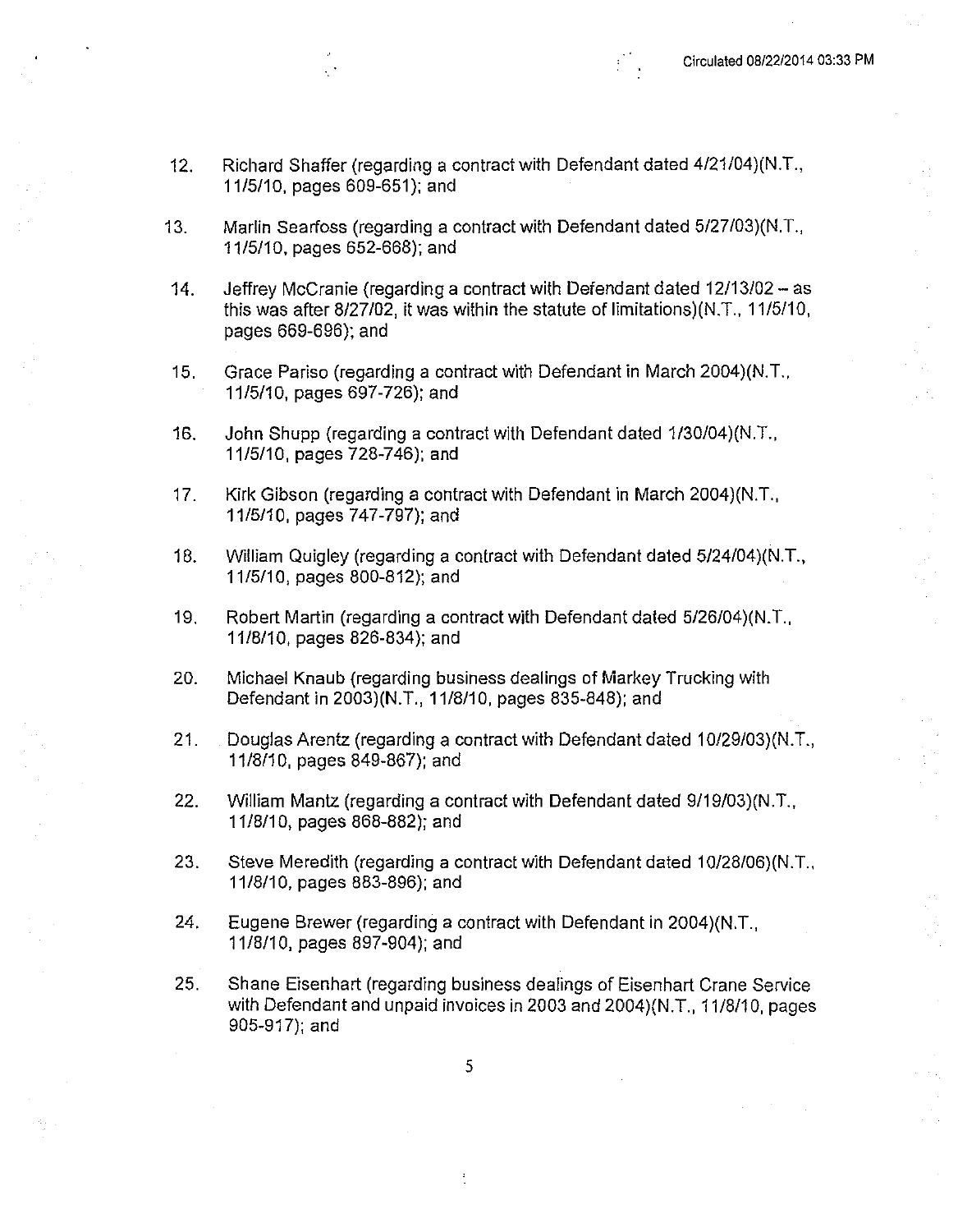- 26. Jeffrey Arnold (regarding business dealings of Walter Zeigler Sons Concrete with Defendant in 2004)(N.T., 11/8/10, pages 922-938); and
- 27. Mark Walley (regarding business dealings of Kinsley Construction with Defendant and unpaid invoices in 2004)(N.T., 11/8/10, pages 940-950); and
- 28. Gene Clever (regarding contracts with Defendant dated 1/22/03 and 5/5/03)(N.T., 11/8/10, pages 951-964); and
- 29. Lois Miller (regarding business dealing of York Concrete Co. with Defendant in 2004)(N.T., 11/8/10, pages 965-975); and
- James Hickman (regarding a contract with Defendant dated 3/1/04)(N.T.,  $30.$ 11/8/10, pages 976-990); and
- $31.$ Donald Bricker (regarding a contract with Defendant in 2004)(N.T., 11/8/10, pages 993-1003); and
- $32.$ Michael Laviola (regarding contracts with Defendant dated 4/16/03 and 6/20/03)(N.T., 11/9/10, pages 1113-1132); and
- 33. Angle Weitkamp and her father Terry Brillhart (regarding a contract with Defendant dated 10/18/03)(N.T., 11/9/10, pages 1170-1200).

#### **SELECTIVE AND VINDICTIVE PROSECUTION**

In paragraphs 2(b) and 2(c) of his Statement. Defendant contends that the Trial Court erred by denying his claim that he was subjected to selective and vindictive prosecution. This contention is without merit for the reasons given by the Trial Court during the hearings regarding this issue on January 15, 2010, January 22, 2010, and February 3, 2010, and in the Trial Court's order dated June 28, 2010 and entered on June

29, 2010,

### DOUBLE JEOPARDY

In paragraph 2(d) of Defendant's Statement, he contends that the Trial Court erred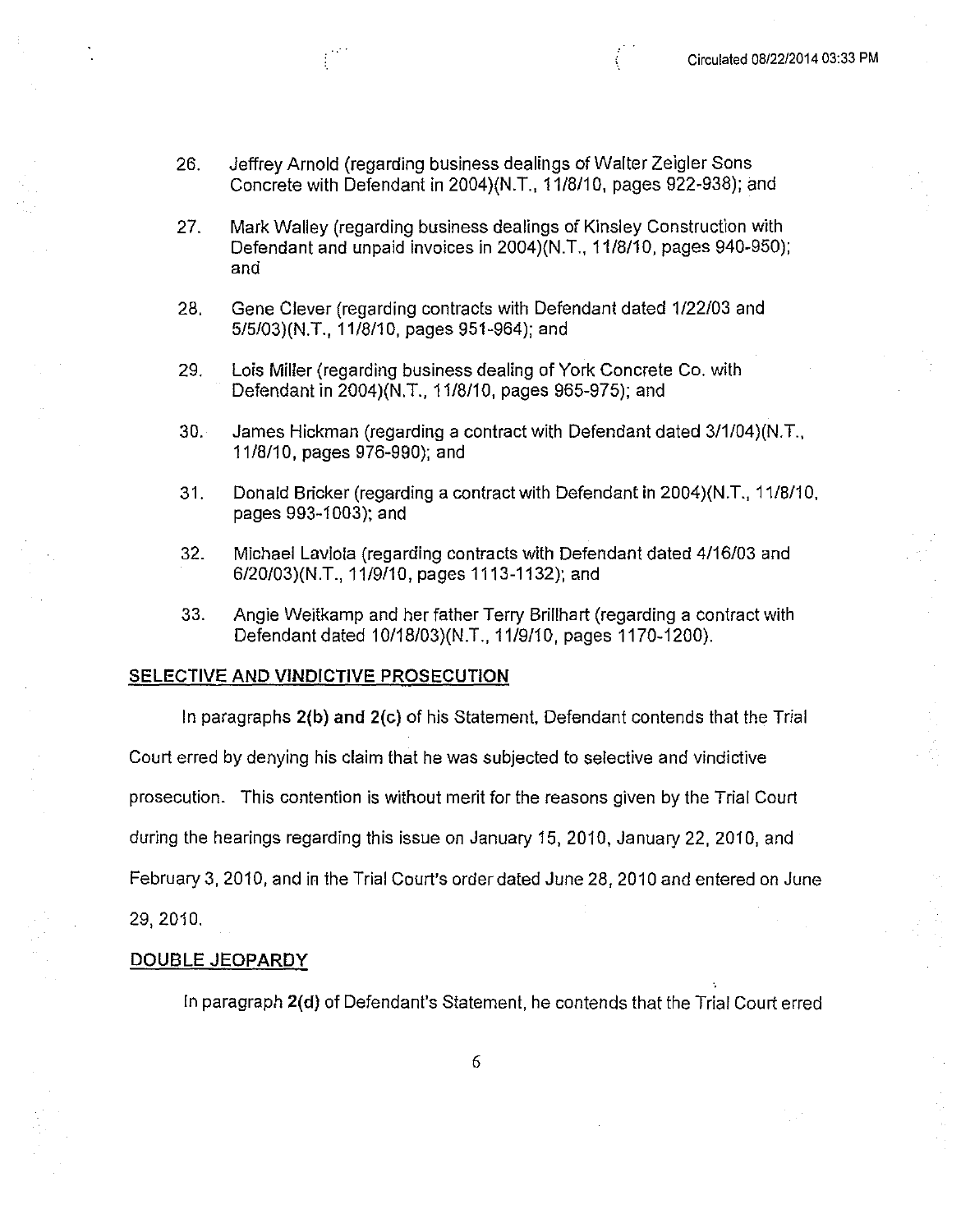by denying his claim that "the present action was barred by double jeopardy as similar actions had been filed and then withdrawn by the Commonwealth."

÷

"The Double Jeopardy Clause of the Fifth Amendment protects a criminal defendant from repeated prosecutions for the same offense." Commonwealth v. Kearns, 70 A.3d 881, 884 (Pa.Super. 2013). "This proscription bars a second prosecution for the same offense after an acquittal or conviction, as well as multiple punishments for the same offense." Commonwealth v. McGee, 560 Pa. 324, 327, 744 A.2d 754, 756 (2000).

In the instant case, Defendant's contention regarding double jeopardy is without merit for the following reasons:

- 1. While some of Defendant's pre-trial motions did include assertions that the charges filed in the case subjected him to double jeopardy, none of those assertions were ever supported by any averments of fact made in the motions or elsewhere, and the Defendant disregarded this Court's direction to produce such support. ("Defendant's Pretrial Motions Including a Motion for Writ of Habeas Corpus and Related Pretrial Relief," filed on 6/26/09; "Defendant's Supplemental Pretrial Motions Including a Motion for Writ of Habeas Corpus and Related Pretrial Relief," filed on 8/26/09; "Defendant's Supplemental Pretrial Motions Including a Motion for Writ of Habeas Corpus and Related Pretrial Relief," filed on 9/28/09, and then re-filed pro se by Defendant on 10/23/09; N.T., 8/4/09, pages 53, 59).
- 2. Officer John Vaughn testified at a pre-trial hearing that the charges previously

 $\overline{7}$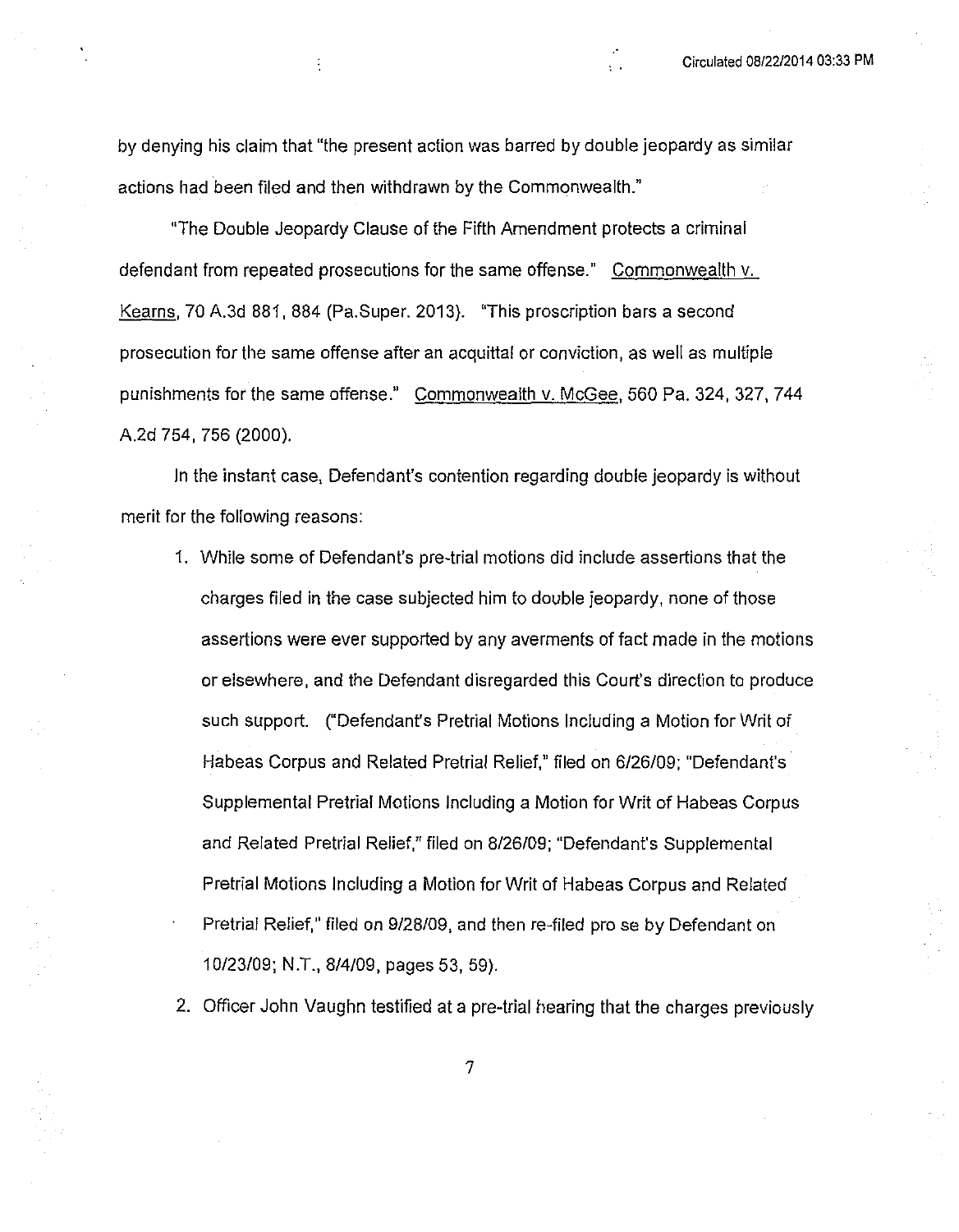- 5

filed against the Defendant had been withdrawn without prejudice, with the notion that they would be refiled (N.T., 1/22/10, pages 82, 85-86, 92, 109).

3. This Court's review of the Common Pleas Case Management System (CPCMS) reveals that the charges lodged against the Defendant in the following cases were all withdrawn at a pre-trial proceeding:

| Docket Number         | Charges                    | Date Withdrawn |
|-----------------------|----------------------------|----------------|
| CP-67-CR-0005189-2004 | <b>Terroristic Threats</b> | 2/1/05         |
| CP-67-CR-0005190-2004 | Theft by Deception         | 4/26/05        |
| CP-67-CR-0005191-2004 | Theft by Deception         | 4/26/05        |
| CP-67-CR-0005192-2004 | Theft by Deception         | 4/26/05        |
| CP-67-CR-0005194-2004 | Theft by Deception         | 4/26/05        |
| CP-67-CR-0000328-2005 | Theft by Deception         | 4/26/05        |
| CP-67-CR-0001482-2005 | Theft by Deception         | 4/26/05        |

(N.T., 2/1/05, order by the Honorable Stephen P. Linebaugh; 4/26/05, order by the Honorable Penny L. Blackwell). Since the withdrawal of these charges by the Commonwealth acted as neither an acquittal or a conviction of them, double jeopardy did not attach. See Commonwealth v. Rose, 820 A.2d 164 (Pa.Super. 2003); 18 Pa.C.S.A. §109.

4. The charge filed against Defendant in case CP-67-CR-0005193-2004 was dismissed at the close of the Commonwealth's case-in-chief at trial on March 11, 2005. The victim in that case was Steve Parinisi, and the charge was theft by deception. Double jeopardy would have attached to that case, had that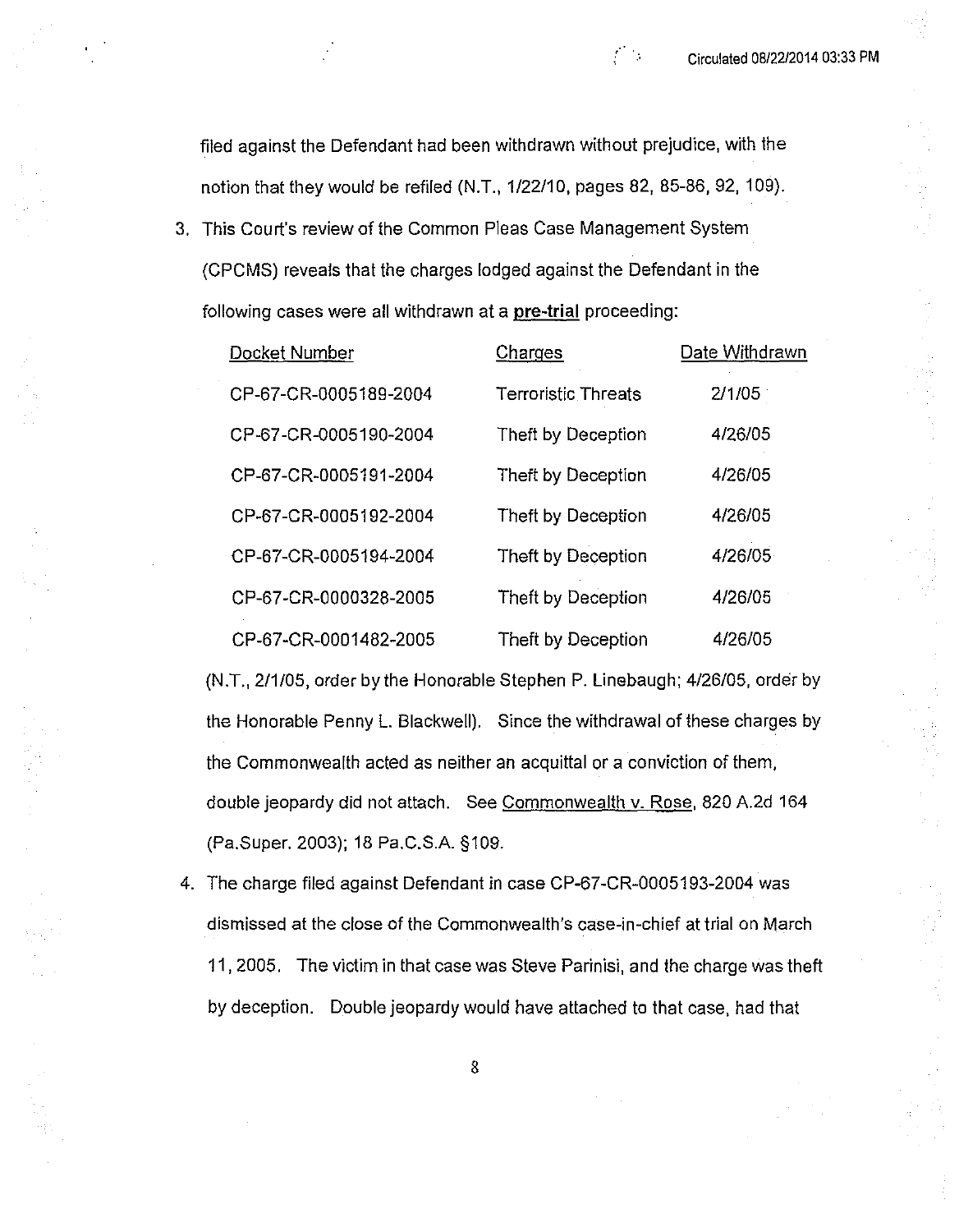charge been re-filed, but it was not. Furthermore, Mr. Parinisi did not testify at the trial in the case at hand, nor was there any testimony or other evidence admitted at the trial regarding his interactions with Defendant.

## REMOVAL OF COUNSEL

In paragraphs 5 and 6 of Defendant's Statement, he contends that the Trial Court erred by deciding that Attorney Ostrowski could not continue to represent him. Specifically, Defendant contends that the Trial Court denied him counsel of his choosing, and that the Trial Court's decision was not supported by the law.

"... [The right to counsel of choice, while not absolute, is guarded by the sixth amendment of the United States Constitution." Commonwealth v. Coffee, 415 Pa.Super. 131, 134, 608 A.2d 560, 562(1992)(citations omitted). "When a defendant's selection of counsel, under the particular facts and circumstances of a case, places the fairness and integrity of the defendant's trial in jeopardy, the defendant's right to counsel of choice may be justifiably denied. However, a presumption must first be recognized in favor of the defendant's counsel of choice; to overcome that presumption, there must be a demonstration of an actual conflict of interest or a showing of a serious potential for conflict." Id. (citation omitted). "The right to counsel of choice 'should not be interfered with in cases where the potential conflicts of interest are highly speculative..." Id. (citation omitted).

Given the facts and circumstances in the present case, the Trial Court determined that there was a serious potential for conflict due to Attorney Ostrowski's present representation of the Defendant and his previous representation of Co-Defendant Holly

9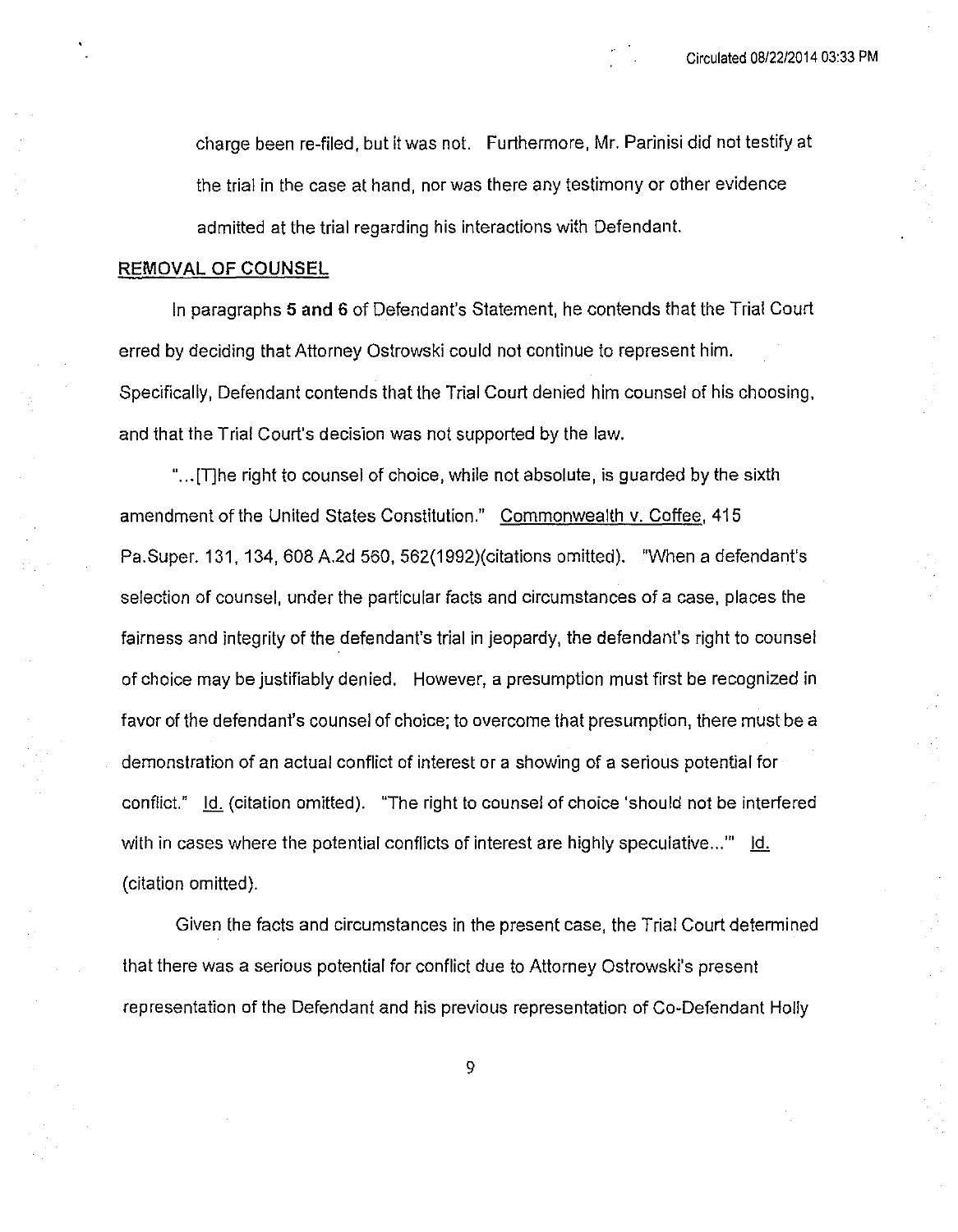Kile in the same case. (N.T., 9/25/09, pages 27-28). Therefore, the Trial Court did remove Attorney Ostrowski from representing Defendant on these charges. However, the Trial Court did not remove Attorney Ostrowski from his representation of Defendant in regard to an insurance fraud claim since it only pertained to Defendant (Steven Gebhart) and had previously been severed from this case (in which Holly Kile was a Co-Defendant). (N.T., 9/25/09, pages 31-39; 5/21/09, page 6).

Moreover, it's worth noting that on February 9, 2010, Attorney Andrew Ostrowski was suspended from the practice of law by the Office of Disciplinary Counsel for a period of one year and one day. Office of Disciplinary Counsel v. Andrew J. Ostrowski, 135 DB 2008 (Pa. 2010). As such, Defendant was not prejudiced by the removal of Attorney Ostrowski as his counsel in the case at hand since Attorney Ostrowski could not have represented Defendant at any of the pre-trial matters that occurred after February 9, 2010, or at the trial that took place in November, 2010.

#### **SUFFICIENCY OF THE EVIDENCE**

 $\frac{1}{\sqrt{2}}$ 

In paragraphs 7 and 8 of Defendant's Statement, he contends that the jury's verdicts are not supported by sufficient evidence. Specifically, Defendant contends that during his trial, testimony was presented that he was incarcerated for a significant period of time on charges which were either withdrawn or for which he was found not guilty. He also contends that there was testimony presented at trial that he "did his best to complete the contracts he had and continued to work on a number of contracts even while incarcerated." Finally, Defendant contends that some of his customers testified at trial on his behalf.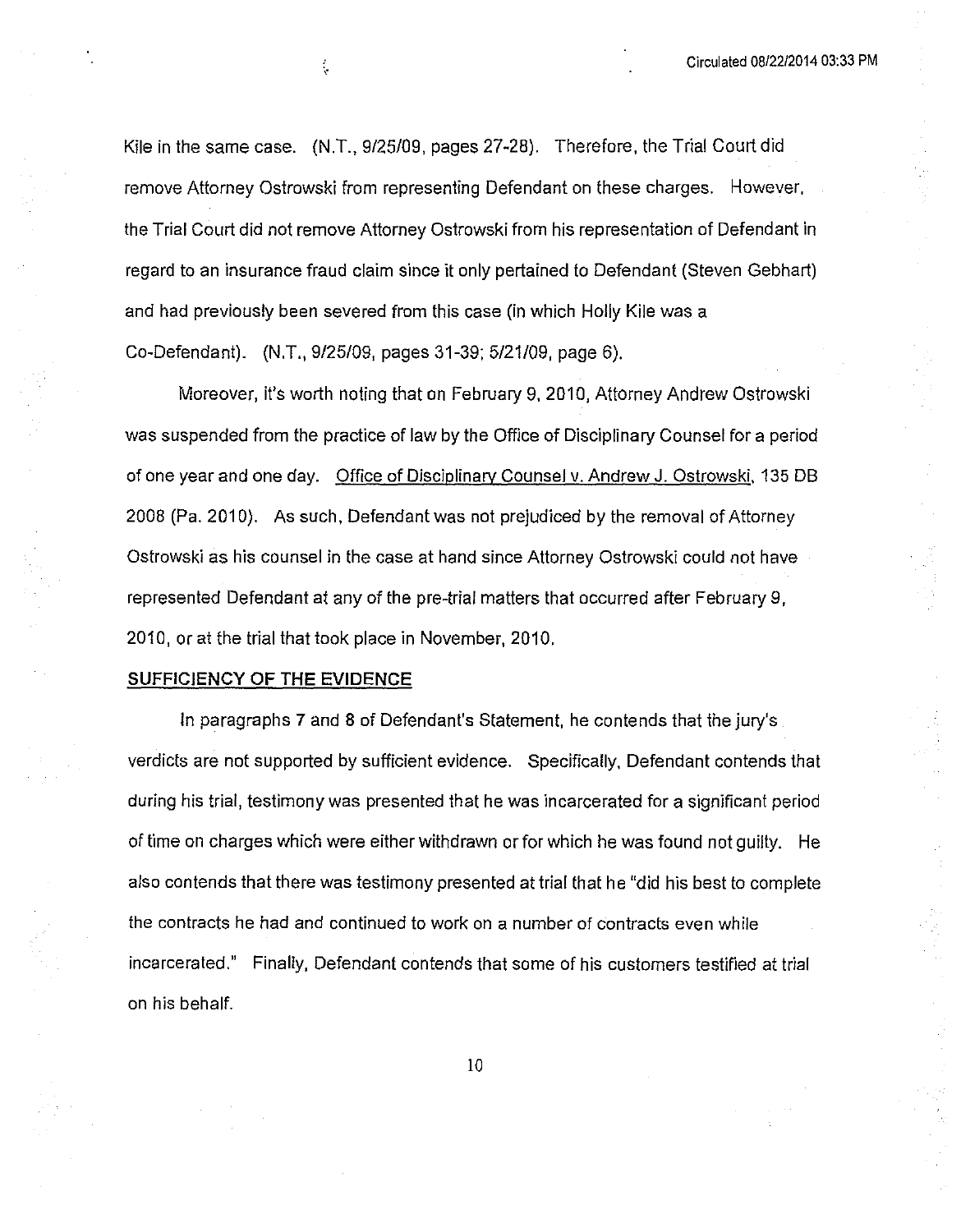"In reviewing the sufficiency of the evidence, we examine whether the evidence admitted at trial, and all reasonable inferences drawn therefrom, viewed in a light most favorable to the Commonwealth as verdict winner, support the jury's finding of all the elements of the offense beyond a reasonable doubt." Commonwealth v. Montalvo, 598 Pa. 263, 956 A.2d 926 (2008). "In applying this standard, [] the Commonwealth may sustain its burden by means of wholly circumstantial evidence." Id. "Furthermore, to preserve a sufficiency of the evidence claim on appeal, Defendant needs to specify in his 1925(b) Statement the element or elements upon which the evidence was insufficient, otherwise the sufficiency issue is waived." See Commonwealth v. Williams, 959 A.2d 1252, 1257 (Pa.Super, 2008).

 $\sim 1$ 

In this case, Defendant has failed to specify the element or elements for which he contends the evidence was insufficient; therefore, his claim in this regard has been waived. Moreover, Defendant not only failed to do the work he told his customers he would do, he also failed to return the money he had collected from those customers for that work. In addition, the evidence presented at trial clearly shows that Defendant failed to complete contracts not only while he was in prison, but also before he went to prison and after he got out of prison. Furthermore, evidence that Defendant may have completed some contracts does not negate evidence that he failed to start or complete other contracts.

Finally, the jury heard all of the testimony presented. "The finder of fact - here, the jury – exclusively weighs the evidence, assesses the credibility of witnesses, and may choose to believe all, part, or none of the evidence." Commonwealth v. Sanchez, 36

 $11$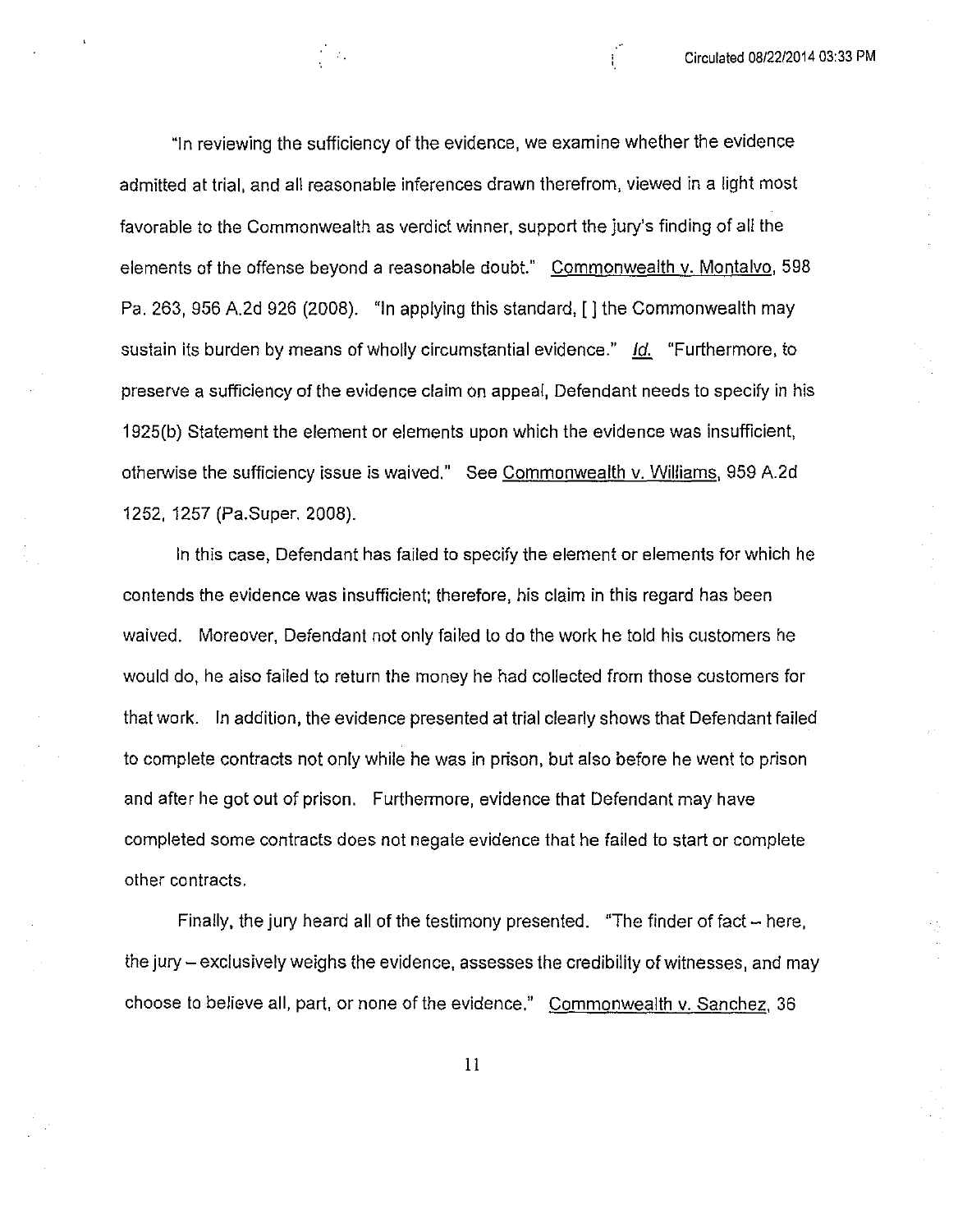A.3d 24, 26-27 (Pa. 2011)(citation omitted). In this case, the jury chose not to believe Defendant's excuses for - or explanations of - his behavior. Moreover, the jury's finding that all of the elements of the offenses were proven beyond a reasonable doubt is sufficiently supported by the evidence admitted at trial and all reasonable inferences drawn therefrom, viewed in a light most favorable to the Commonwealth as verdict winner, The Commonwealth called to testify at trial twenty-seven (27) of Defendant's customers, each of whom testified that they had given Defendant money in reliance on his representations that he would do construction work for them, that he either did not start or finish the work, and that he did not return the money they had given him to do the work.

## **WEIGHT OF THE EVIDENCE**

In paragraph 9 of Defendant's Statement, he claims that the verdict was against the weight of the evidence, offering only his contentions regarding the sufficiency of the evidence in support thereof.

"A challenge to the weight of the evidence is directed to the discretion of the trial judge, who heard the same evidence and who possesses only narrow authority to upset a jury verdict." Commonwealth v. Sanchez, 36 A.3d 24, 26-27 (Pa. 2011) (citation omitted). "The trial judge may not grant relief based merely on 'some conflict in testimony or because the judge would reach a different conclusion on the same facts."  $\underline{\mathsf{Id}}$  "The finder of fact – here, the jury – exclusively weighs the evidence, assesses the credibility of witnesses, and may choose to believe all, part, or none of the evidence." Id. "Issues of witness credibility include questions of inconsistent testimony and improper

12